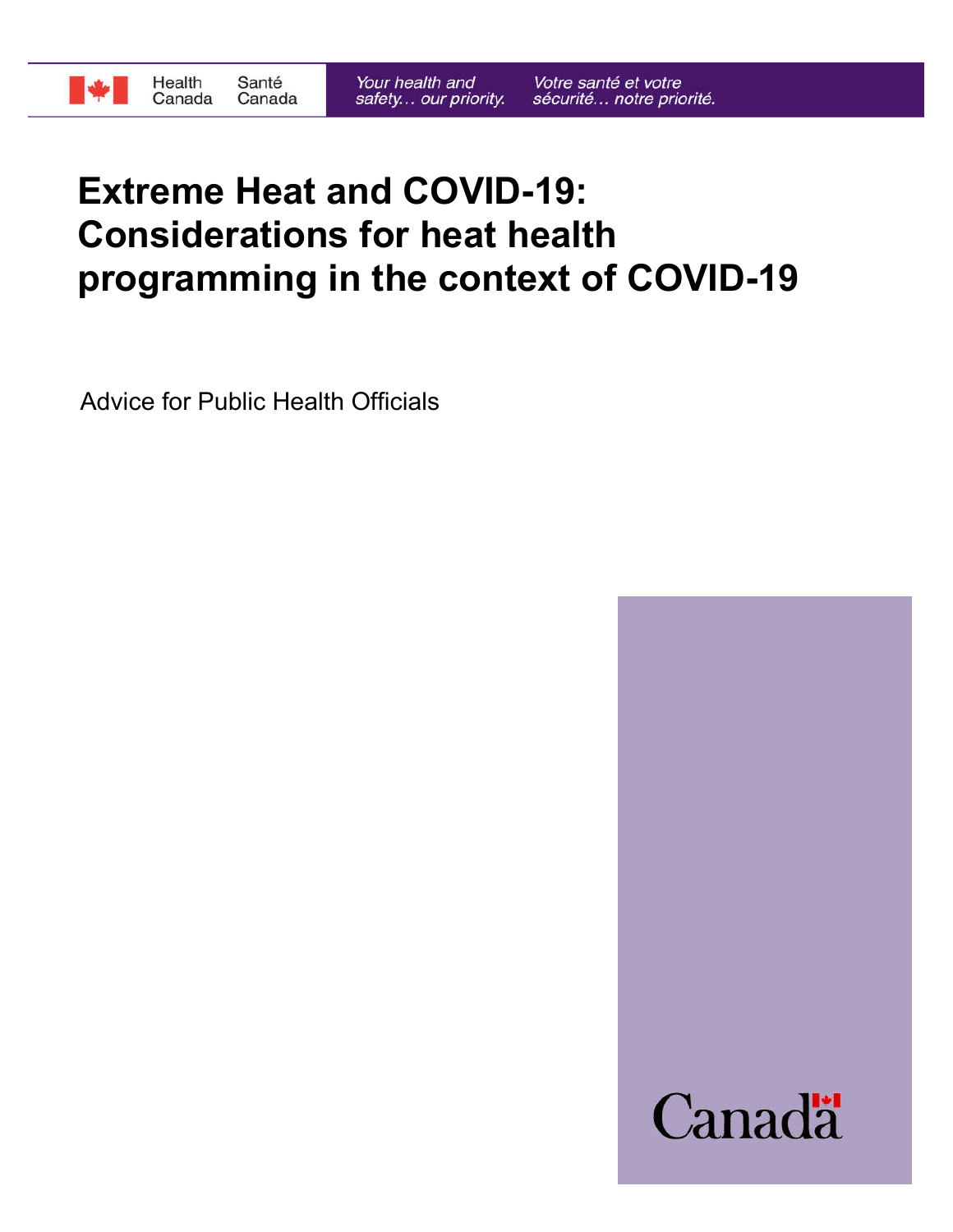**Health Canada is the federal department responsible for helping the people of Canada maintain and improve their health.** Health Canada is committed to improving the lives of all of Canada's people and to making this country's population among the healthiest in the world as measured by longevity, lifestyle and effective use of the public health care system.

Également disponible en français sur le site Web de Santé Canada sous le titre : Chaleur extrême et COVID-19: Facteurs à prendre en compte pour les programmes de santé liés à la chaleur dans le contexte de la COVID-19 - Conseils aux responsables de la santé publique

To obtain additional information, please contact: Health Canada Heat Division Email: hc.heatdivision-divisiondelachaleur.sc@canada.ca

© Her Majesty the Queen in Right of Canada, as represented by the Minister of Health, 2021

Publication date: July 2021

This publication may be reproduced for personal or internal use only without permission provided the source is fully acknowledged.

Cat.: H144-88/2021E-PDF ISBN: 978-0-660-39627-9 Pub.: 210198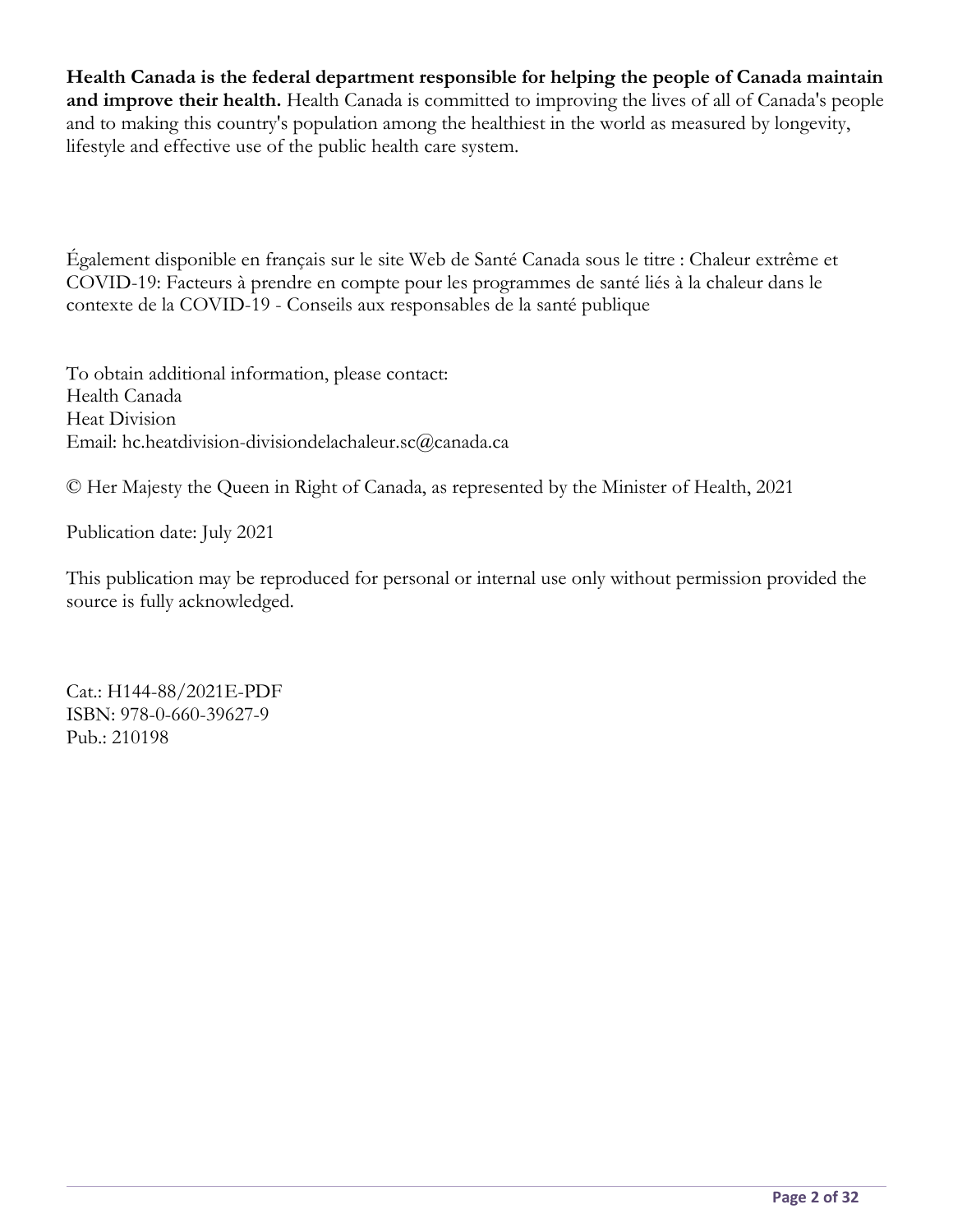## **Table of Contents**

| 1<br>$\overline{2}$<br>3 | Health equity and populations at higher risk to extreme heat and COVID-19  8<br>Heat health programming and COVID-19: Key areas for consideration13 |  |  |  |
|--------------------------|-----------------------------------------------------------------------------------------------------------------------------------------------------|--|--|--|
|                          | 3.1                                                                                                                                                 |  |  |  |
|                          | 3.2                                                                                                                                                 |  |  |  |
|                          | 3.3                                                                                                                                                 |  |  |  |
|                          | 3.4                                                                                                                                                 |  |  |  |
|                          | 3.5                                                                                                                                                 |  |  |  |
| $\overline{4}$           | 3.6                                                                                                                                                 |  |  |  |
|                          | 4.1                                                                                                                                                 |  |  |  |
|                          | 4.2<br>4.2.1                                                                                                                                        |  |  |  |
|                          | 4.3                                                                                                                                                 |  |  |  |
| 5                        | 4.4                                                                                                                                                 |  |  |  |
| 6                        |                                                                                                                                                     |  |  |  |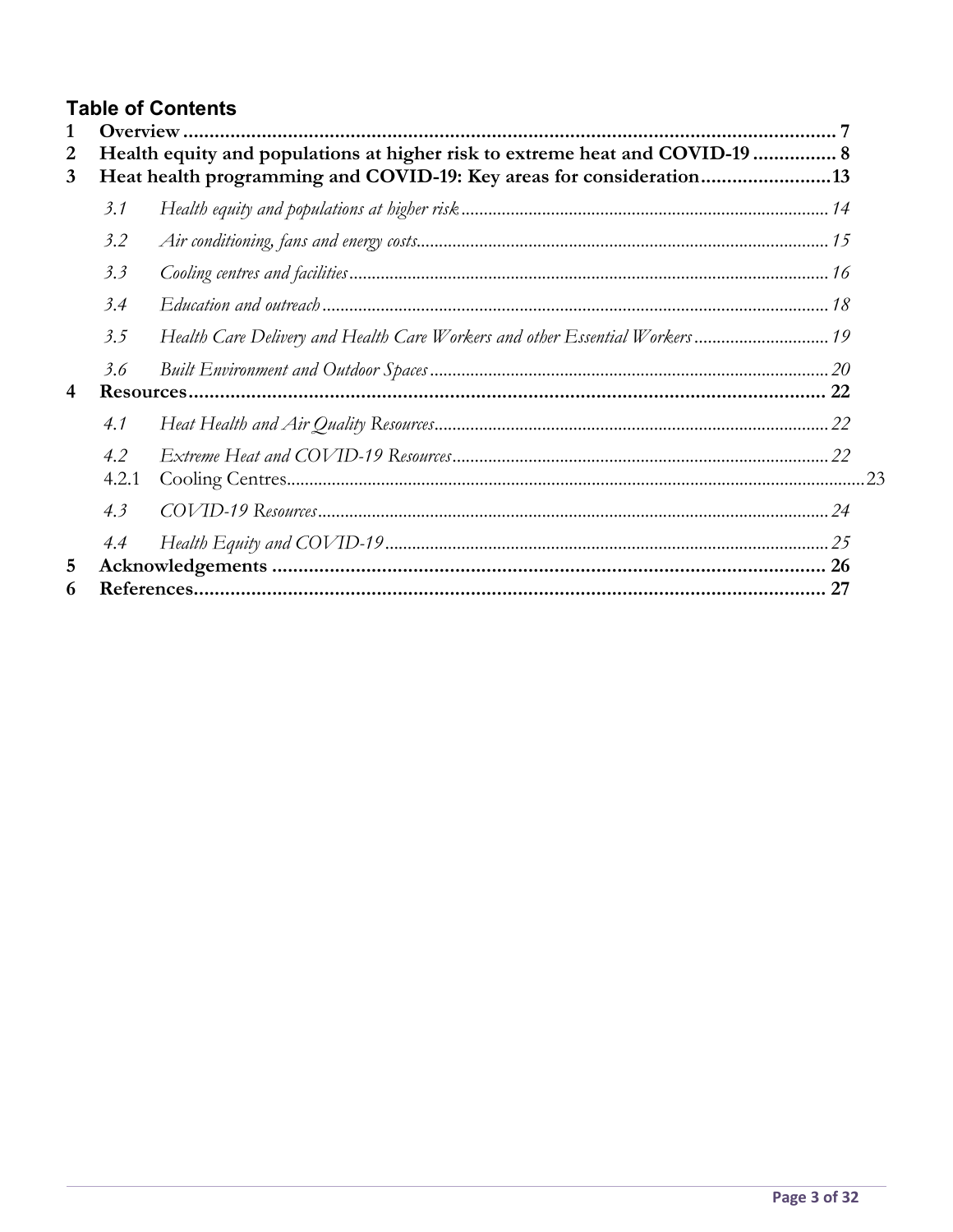| <b>Considerations</b>                                                                                                                                                                                                                  | <b>Key Messages</b>                                                                                                                                                                                                                                                                                                                                                                                                                                                                                                                                                                                                                                                                                                                                                                                                                                                                                                                                                                                                                                                                                                                                                                                                                                                                                                                                                                                                                                                                         | <b>Key Resources</b>                                                                                                                                                                                                                                                                                                                                                                                                                                                                                                                                                                                                                                                                                                            |
|----------------------------------------------------------------------------------------------------------------------------------------------------------------------------------------------------------------------------------------|---------------------------------------------------------------------------------------------------------------------------------------------------------------------------------------------------------------------------------------------------------------------------------------------------------------------------------------------------------------------------------------------------------------------------------------------------------------------------------------------------------------------------------------------------------------------------------------------------------------------------------------------------------------------------------------------------------------------------------------------------------------------------------------------------------------------------------------------------------------------------------------------------------------------------------------------------------------------------------------------------------------------------------------------------------------------------------------------------------------------------------------------------------------------------------------------------------------------------------------------------------------------------------------------------------------------------------------------------------------------------------------------------------------------------------------------------------------------------------------------|---------------------------------------------------------------------------------------------------------------------------------------------------------------------------------------------------------------------------------------------------------------------------------------------------------------------------------------------------------------------------------------------------------------------------------------------------------------------------------------------------------------------------------------------------------------------------------------------------------------------------------------------------------------------------------------------------------------------------------|
| The COVID-19<br>pandemic may<br>result in unique<br>risks and novel<br>heat exposures                                                                                                                                                  | Some measures that reduce the risk of COVID-19 may<br>increase the risk of extreme heat events and those that<br>reduce the risk of extreme heat may increase the risk of<br>COVID-19. Ensure that heat health adaptation measures<br>align with COVID-19 public health measures and are<br>appropriate in the local and provincial / territorial context.<br>Consider measures to address new sources of exposures<br>to ambient heat due to changes associated with COVID-<br>19, such as waiting outside in line-ups and increased<br>activity outdoors.                                                                                                                                                                                                                                                                                                                                                                                                                                                                                                                                                                                                                                                                                                                                                                                                                                                                                                                                 | Global Heat Health Information Network (GHHIN).<br>2020. Checklist: Managing Heat Risk during the<br>COVID-19 Pandemic. https://ghhin.org/wp-<br>content/uploads/Checklist-COVID-HEAT-final.pdf<br>Public Health Agency of Canada (PHAC). 2021<br>Coronavirus disease (COVID-19): Prevention and<br>risks. https://www.canada.ca/en/public-<br>health/services/diseases/2019-novel-coronavirus-<br>infection/prevention-risks.html                                                                                                                                                                                                                                                                                              |
| <b>Consider</b><br>overlapping<br>populations at<br>higher risk of<br>extreme heat<br>and COVID-19 in<br>planning for and<br>responding to<br>extreme heat.                                                                            | Populations at higher risk of health impacts (becoming ill<br>or worse outcomes) due to extreme heat and/or COVID-<br>19 may include:<br><b>Extreme Heat and COVID-19</b><br>$\bullet$<br>Older people<br>People with underlying health conditions, including<br>$\bullet$<br>cardiovascular disease, pulmonary disease, kidney<br>disease, diabetes, obesity, mental health issues<br>(psychiatric disorders, depression)<br><b>Essential workers</b><br>$\bullet$<br>Health workers and auxiliaries wearing personal<br>$\bullet$<br>protective equipment;<br>People who are pregnant<br>$\bullet$<br>Indigenous populations<br>$\bullet$<br>Racialized populations<br>$\bullet$<br>People living in nursing homes or long-term care<br>$\bullet$<br>facilities, especially without adequate cooling and<br>ventilation<br>People who are marginalized and isolated<br>$\bullet$<br>(experiencing homelessness, migrants with language<br>barriers, living alone) and those with low income or<br>inadequate housing, including informal settlements<br>People in prison, or residential institutions especially<br>$\bullet$<br>if cooling measures are not in place<br>People who have, or are recovering from, COVID-19<br>$\bullet$<br>(which can be associated with acute kidney injury).<br><b>Extreme Heat</b><br>Infants and young children<br>$\bullet$<br>$\bullet$<br>Outdoor workers<br>Physically active people including those engaged in<br>$\bullet$<br>sports activities | GHHIN. 2020. Which people are the most<br>vulnerable to both heat stress and COVID-19.<br>https://ghhin.org/heat-and-covid-19/<br>PHAC. 2020. Vulnerable Populations and COVID-<br>19. https://www.canada.ca/content/dam/phac-<br>aspc/documents/services/publications/diseases-<br>conditions/coronavirus/covid-19-vulnerable-<br>populations/vulnerable-populations-covid-19-<br>eng.pdf<br>Health Canada (HC). 2011. Extreme Heat Events<br><b>Guidelines: Technical Guide for Health Care</b><br>Workers. https://www.canada.ca/en/health-<br>canada/services/environmental-workplace-<br>health/reports-publications/climate-change-<br>health/extreme-heat-events-guidelines-technical-<br>guide-health-care-workers.html |
| Other climate<br>change hazards<br>(e.g., wildfires,<br>floods,<br>droughts) can<br>happen during<br>an extreme heat<br>event and pose<br>additional<br>challenges<br>during the<br>pandemic that<br>need additional<br>consideration. | Consider that people may need cool, clean, and safe<br>shelter or other services due to other hazards such as<br>wildfires, floods, droughts and power outages and plan to<br>minimize the risk of COVID-19 transmission.<br>Follow specific cooling and ventilation requirements when<br>setting up and operating a clean air shelter in the context<br>of COVID-19.                                                                                                                                                                                                                                                                                                                                                                                                                                                                                                                                                                                                                                                                                                                                                                                                                                                                                                                                                                                                                                                                                                                       | HC. 2020. Wildfire smoke and your health.<br>https://www.canada.ca/en/environment-climate-<br>change/services/air-quality-health-index/wildfire-<br>smoke/wildfire-smoke-health.html<br>HC. 2020. Guidance for Cleaner Air Spaces<br>during Wildfire Smoke Events.<br>https://www.canada.ca/en/health-<br>canada/services/publications/healthy-<br>living/guidance-cleaner-air-spaces-during-wildfire-<br>smoke-events.html<br>US CDC 2021, COVID-19 Considerations for<br>Cleaner Air Shelters and Cleaner Air Spaces to<br>Protect the Public from Wildfire Smoke.<br>https://www.cdc.gov/coronavirus/2019-<br>ncov/php/cleaner-air-shelters.html                                                                             |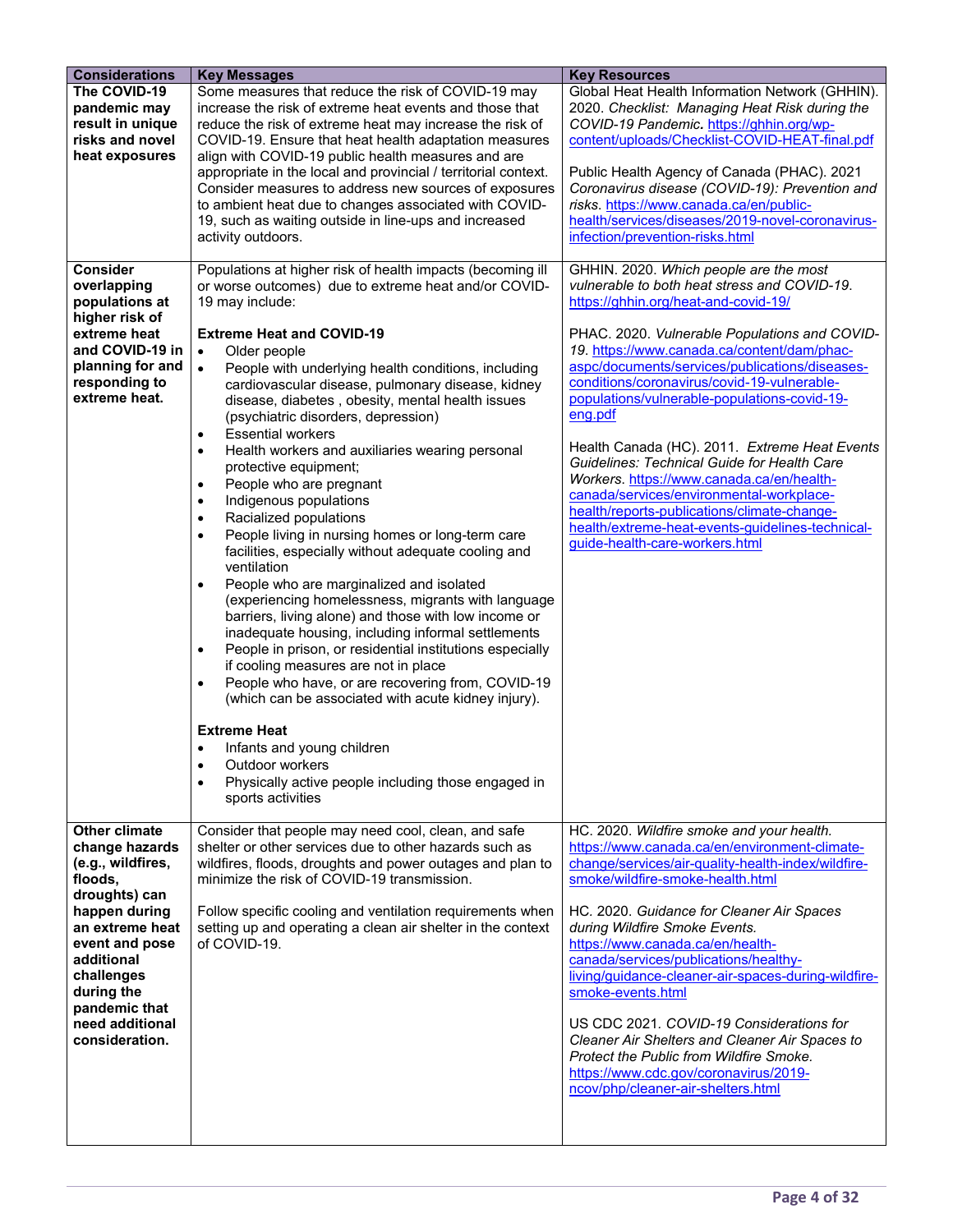| <b>Considerations</b>                                                                                                                                                                                                                                    | <b>Key Messages</b>                                                                                                                                                                                                                                                                                                                                                                                                                                                                                                                                                                                                                                                                                                                            | <b>Key Resources</b>                                                                                                                                                                                                                                                                                                                                                                                                                                                                                                                                                    |
|----------------------------------------------------------------------------------------------------------------------------------------------------------------------------------------------------------------------------------------------------------|------------------------------------------------------------------------------------------------------------------------------------------------------------------------------------------------------------------------------------------------------------------------------------------------------------------------------------------------------------------------------------------------------------------------------------------------------------------------------------------------------------------------------------------------------------------------------------------------------------------------------------------------------------------------------------------------------------------------------------------------|-------------------------------------------------------------------------------------------------------------------------------------------------------------------------------------------------------------------------------------------------------------------------------------------------------------------------------------------------------------------------------------------------------------------------------------------------------------------------------------------------------------------------------------------------------------------------|
| Appropriate<br>ways to keep<br>cool to reduce<br>risks of<br>extreme heat<br>without<br>increasing the                                                                                                                                                   | Some operational adjustments to central air conditioning<br>systems can help reduce the number of potentially<br>infectious particles in the air, and thus minimize the risk<br>SARS-CoV-2 (the virus that causes COVID-19)<br>transmission indoors. These include:<br>ensure HVAC systems are properly installed and<br>$\bullet$<br>maintained (clean or change filters according to the                                                                                                                                                                                                                                                                                                                                                     | Government of Canada (GoC). 2021. COVID-<br>19: Guidance on indoor ventilation during the<br>pandemic. https://www.canada.ca/en/public-<br>health/services/diseases/2019-novel-coronavirus-<br>infection/guidance-documents/guide-indoor-<br>ventilation-covid-19-pandemic.html                                                                                                                                                                                                                                                                                         |
| risk of COVID-19<br>transmission<br>depend on the<br>local context<br>and may change<br>over time.                                                                                                                                                       | manufacturer's schedule, ensure filters are sealed<br>without a bypass, use filters of the highest Minimum<br>Efficiency Reporting Value (MERV) rating the system<br>can sustain);<br>and increase the rate of exchange with outdoor air,<br>$\bullet$<br>and adjust settings to avoid recirculating indoor air                                                                                                                                                                                                                                                                                                                                                                                                                                | GoC. 2021. At home: using ventilation and<br>filtration to reduce the risk of aerosol transmission<br>of COVID-19. https://www.canada.ca/en/public-<br>health/services/diseases/2019-novel-coronavirus-<br>infection/guidance-documents/guide-home-<br>ventilation-covid-19-pandemic.html                                                                                                                                                                                                                                                                               |
|                                                                                                                                                                                                                                                          | To improve the accessibility of air conditioning, consider<br>providing / subsidizing appropriate air conditioning units<br>or energy utility assistance.<br>Further, whenever possible facilitate and promote the use<br>of other accessible low tech cooling and energy efficient<br>approaches:<br>Prevent living spaces from overheating (e.g. closing<br>$\bullet$<br>blinds to reduce indoor heat, reducing use of<br>electrical appliances, etc.);                                                                                                                                                                                                                                                                                      | GoC. 2021. Using Ventilation and filtration to<br>reduce aerosol transmission of COVID-19 in long-<br>term care homes.<br>https://www.canada.ca/en/public-<br>health/services/diseases/2019-novel-coronavirus-<br>infection/guidance-documents/guide-ltch-<br>ventilation-covid-19-pandemic.html.<br>ASHRAE. 2020. Position Document on Infectious<br>Aerosols.                                                                                                                                                                                                         |
|                                                                                                                                                                                                                                                          | find cooler spaces to spend time at or close to home<br>$\bullet$<br>as permitted by public health orders (e.g. basements;<br>outdoor spaces that allow for physical distancing);<br>and stay cool and hydrated (e.g. cool showers,<br>$\bullet$<br>misting, sponge or assisted baths, avoiding hot<br>meals)<br>If fan or portable air conditioner use is necessary :<br>Set fans so that they exchange indoor air with<br>$\bullet$<br>outdoor air (when outdoor temperatures are lower<br>than indoor);<br>Aim the indoor air stream away from people to<br>$\bullet$<br>reduce the spread of potentially infectious droplets or<br>particles from one person to the next;<br>When multiple people are present in a room, only<br>$\bullet$ | https://www.ashrae.org/file%20library/about/positi<br>on%20documents/pd infectiousaerosols 2020.pd<br>f<br>GHHIN. 2020. Checklist: Managing Heat Risk<br>during the COVID-19 Pandemic.<br>https://ghhin.org/wp-content/uploads/Checklist-<br>COVID-HEAT-final.pdf<br>Institut national de santé publique du Québec<br>(INSPQ). 2020. Utilisation des climatiseurs<br>mobiles et des ventilateurs sur pied en milieux de<br>soins dans un contexte de COVID-19.<br>https://www.inspq.qc.ca/sites/default/files/covid/3<br>011-climatiseurs-mobiles-ventilateurs-milieux- |
|                                                                                                                                                                                                                                                          | use a fan if all occupants are from the same<br>household and are not infected or suspected of<br>having COVID-19;<br>Do not use fans in the presence of an infected<br>$\bullet$<br>person unless the person is alone in an isolated<br>room that has a consistent source of fresh air from<br>outside;<br>Clean and disinfect fans as often as possible<br>$\bullet$                                                                                                                                                                                                                                                                                                                                                                         | soin-covid19.pdf<br>World Health Organization (WHO). 2020. Home<br>care for patients with suspected or confirmed<br>COVID-19 and management of their contacts.<br>https://apps.who.int/iris/rest/bitstreams/1292529/r<br>etrieve                                                                                                                                                                                                                                                                                                                                        |
| <b>Heat-related</b><br>illness and<br>COVID-19 may<br>present with<br>similar<br>symptoms.<br>People may be<br>uncertain how<br>to and / or be<br>hesitant to seek<br>appropriate<br>health care due<br>to concerns<br>about<br>contracting<br>COVID-19. | Train health care workers and staff to distinguish between<br>heat-related illness and COVID-19.<br>Communicate with the public about available options for<br>obtaining health care for heat-related illness and remind<br>the public that heat stroke is a medical emergency and to<br>call 911.                                                                                                                                                                                                                                                                                                                                                                                                                                             | GHHIN. 2020. How to distinguish between fever<br>caused by infection, and environment and or<br>exercise-induced hyperthermia and heat illness?<br>https://ghhin.org/faq/fever-covid/<br>GoC. 2021. COVID-19 signs, symptoms and<br>severity of disease: A clinician guide.<br>https://www.canada.ca/en/public-<br>health/services/diseases/2019-novel-coronavirus-<br>infection/guidance-documents/signs-symptoms-<br>severity.html                                                                                                                                    |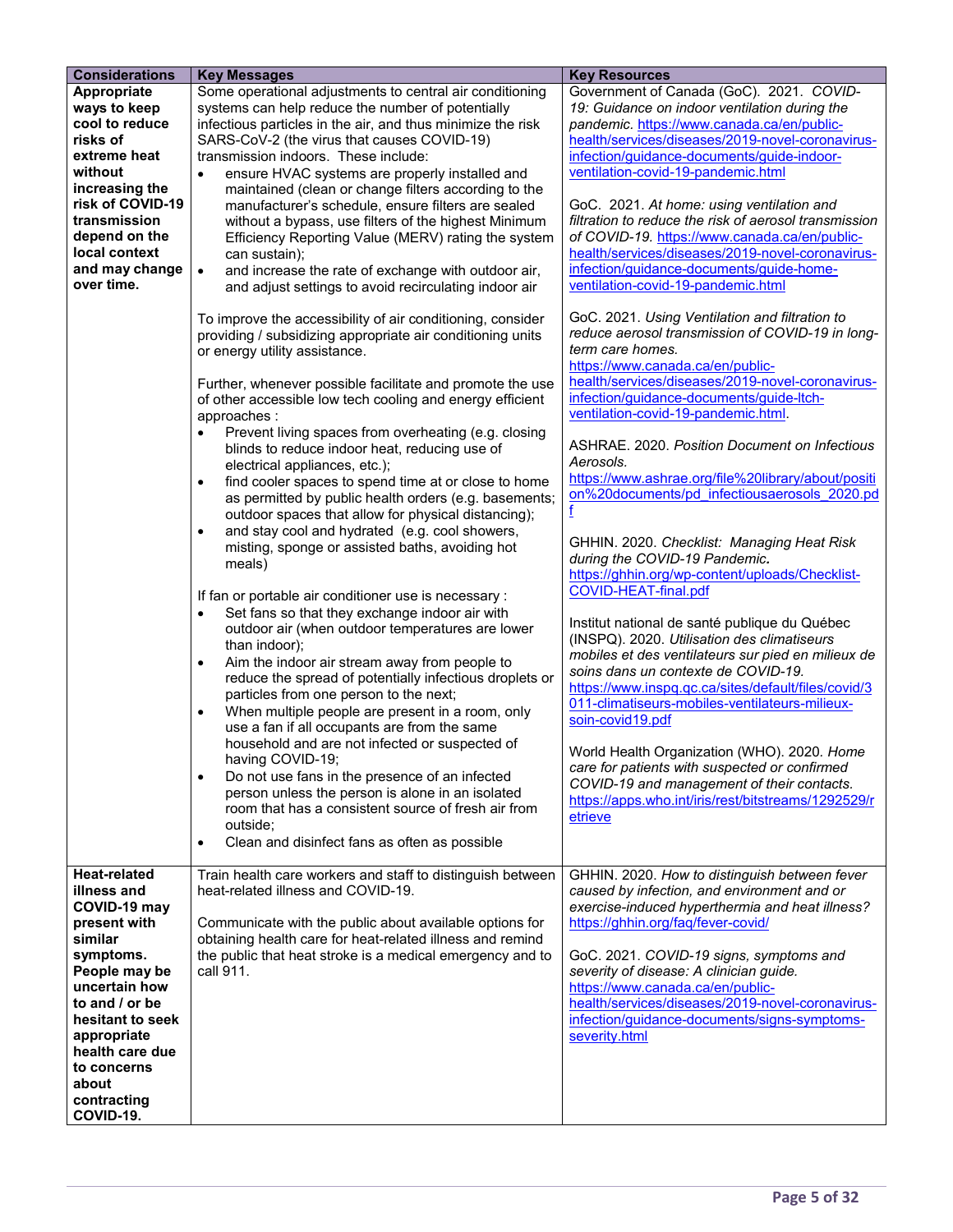| <b>Considerations</b>              | <b>Key Messages</b>                                                                                                        | <b>Key Resources</b>                                                                     |
|------------------------------------|----------------------------------------------------------------------------------------------------------------------------|------------------------------------------------------------------------------------------|
| <b>Cooling centres</b>             | When planning for and operating cooling centres always                                                                     | GHHIN. 2020. Q&A: How should cooling centres                                             |
| and cool rooms                     | follow applicable public health measures and guidelines,                                                                   | be managed during the COVID-19                                                           |
| are important                      | including those on:                                                                                                        | pandemic? http://www.ghhin.org/heat-and-                                                 |
| options for                        | screening for symptoms of COVID-19, potential<br>$\bullet$                                                                 | covid-19/cooling-centres.                                                                |
| ensuring those<br>most at risk are | exposure, and recent travel                                                                                                | PHAC. 2021. Reducing COVID-19 risk in                                                    |
| able to avoid                      | physical distancing and occupancy requirements<br>$\bullet$                                                                | community settings: A tool for operators.                                                |
| heat stress and                    | non-medical mask (NMM) wearing;<br>$\bullet$                                                                               | https://health.canada.ca/en/public-                                                      |
| stay cool and                      | cooling and ventilation cleaning, maintenance and<br>$\bullet$<br>operation                                                | health/services/diseases/2019-novel-coronavirus-                                         |
| healthy. Extra                     | and other infection control and prevention;<br>$\bullet$                                                                   | infection/guidance-documents/reducing-covid-19-                                          |
| planning is                        |                                                                                                                            | risk-community-settings-tool-operators.html                                              |
| necessary to                       | $\bullet$<br>Equip and train staff and volunteers to use                                                                   |                                                                                          |
| keep them                          | appropriate personal protective equipment (PPE),                                                                           | BC CDC. 2020. Guidance for community cooling                                             |
| accessible and                     | when necessary and in accordance with                                                                                      | centres in the context of COVID-19.                                                      |
| minimize the<br>risk of infection  | occupational health and safety requirements.                                                                               | http://www.bccdc.ca/Health-Info-                                                         |
| for those                          |                                                                                                                            | Site/Documents/Guidance-for-Cooling-Centres-<br>COVID-19.pdf                             |
| hosting and                        | Identify and address:<br>$\bullet$                                                                                         |                                                                                          |
| visiting them.                     | potential language, cultural and accessibility<br>$\circ$                                                                  | INSPQ. 2020. Adaptation of Public Health                                                 |
|                                    | barriers to communicating the risk of<br>COVID-19                                                                          | Recommendations for Extreme Heat in                                                      |
|                                    | the protective and preventive measures<br>$\circ$                                                                          | Accordance with Physical Distancing                                                      |
|                                    | being taken by and required at the cooling                                                                                 | Recommendations.                                                                         |
|                                    | centre.                                                                                                                    | https://www.inspq.qc.ca/en/publications/3024-                                            |
|                                    |                                                                                                                            | extreme-heat-physical-distancing-adaptation-of-                                          |
|                                    | Consider the level of COVID-19 transmission and<br>$\bullet$                                                               | PH-recommendations-covid19                                                               |
|                                    | vaccination coverage in the local area when                                                                                |                                                                                          |
|                                    | planning.                                                                                                                  | Toronto Public Health, 2020, COVID-19 Guidance                                           |
|                                    |                                                                                                                            | for Cooling Rooms. https://www.toronto.ca/wp-                                            |
|                                    | Communicate with the people that access the setting<br>$\bullet$<br>that regardless of their vaccination status, they need | content/uploads/2020/05/958d-COVID-19 Fact-                                              |
|                                    | to continue to follow local public health                                                                                  | <b>Sheet Cooling-Rooms.pdf</b>                                                           |
|                                    | recommendations and restrictions (recommendations                                                                          |                                                                                          |
|                                    | for personal preventive practices when gathering in a                                                                      | US CDC. 2020. COVID-19 and Cooling Centers.<br>https://www.cdc.gov/coronavirus/2019-     |
|                                    | private / social setting may vary based on                                                                                 | ncov/php/cooling-center.html                                                             |
|                                    | vaccination status).                                                                                                       |                                                                                          |
|                                    |                                                                                                                            |                                                                                          |
|                                    |                                                                                                                            |                                                                                          |
| Workers,                           | GHHIN identifies that three ways to reduce heat stress                                                                     | GHHIN. 2020. How can health workers and other                                            |
| especially those                   | while wearing PPE are:                                                                                                     | responders manage heat stress while wearing                                              |
| in health care,                    | start cool                                                                                                                 | personal protective equipment (PPE)?                                                     |
| may experience<br>heat stress      | reduce rises in body core temperature at work                                                                              | https://ghhin.org/faq/how-can-health-workers-and-                                        |
| which can be                       | improve thermal tolerance through                                                                                          | other-responders-manage-heat-stress-while-<br>wearing-personal-protective-equipment-ppe/ |
| exacerbated by                     | acclimatization and fitness                                                                                                |                                                                                          |
| use of personal                    | Under some circumstances it may be possible to supply                                                                      | Canadian Centre for Occupational Health and                                              |
| protective                         | PPE that is less likely to lead to heat stress.                                                                            | Safety. 2021. Coronavirus (COVID-19) - Tips.                                             |
| equipment use                      |                                                                                                                            | https://www.ccohs.ca/covid19/faq/index.html                                              |
|                                    | Health Canada provides guidance that health care                                                                           |                                                                                          |
|                                    | officials can use to reduce risks from extreme heat events                                                                 | United States Centers for Disease Control. 2020.                                         |
|                                    | in acute care settings.                                                                                                    | <b>Employer Information for Heat Stress Prevention</b><br>during the COVID-19 Pandemic.  |
|                                    |                                                                                                                            | https://www.cdc.gov/coronavirus/2019-                                                    |
|                                    |                                                                                                                            | ncov/community/organizations/heat-stress-                                                |
|                                    |                                                                                                                            | employers.html                                                                           |
|                                    |                                                                                                                            |                                                                                          |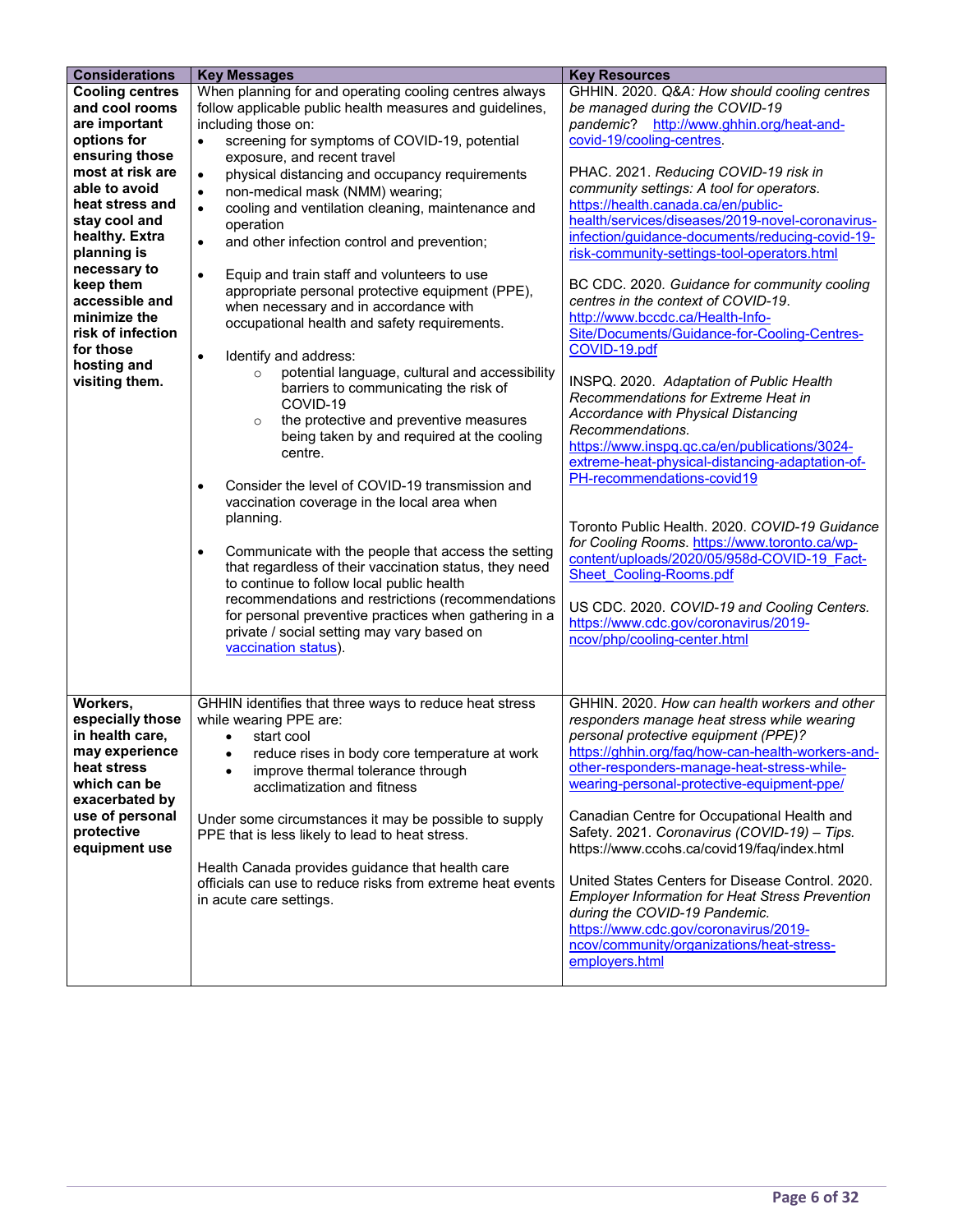## **1 Overview**

This document provides guidance to health authorities working to protect people in Canada from extreme heat by considering COVID-19 in heat alert and response planning. COVID-19 information evolves rapidly and this document is based on the medical community's current understanding of this issue. The understanding of COVID-19 vulnerability factors continues to evolve as vaccinations increase. It is important to ensure heat health adaptation measures are always aligned with the latest public health advice on COVID-19 and in adherence to local, provincial and/or territorial public health orders. For updated information on COVID-19 see https://www.canada.ca/en/public-health/services/diseases/coronavirusdisease-covid-19.html.

Extreme heat is a major health risk in Canada, resulting in significant preventable morbidity and mortality (1). Communities across Canada have experienced an increased number and intensity of hot days that can affect health. Climate change is projected to further increase the frequency, duration, and intensity of extreme heat events (2). The Meteorological Service of Canada, Environment and Climate Change Canada provides details of the heat warning criteria here. In Canada and globally, the COVID-19 pandemic has led to many illnesses and deaths, as well as significant disruption to communities, economies, and societies (3) (4). The extreme heat hazard and other climate change hazards are increasing Canadians' health risks (5). Public health authorities need to consider how adaptation to hazards like wildfires, severe storms, and flooding may also need to integrate information about extreme heat and COVID-19 risks.

This combination of extreme heat events and the COVID-19 pandemic may increase health risks for some people living in Canada, presenting new considerations and challenges for public health authorities.

*"To reduce heat-related illness and loss of life authorities and communities should prepare for hot weather and heatwaves — in addition to managing COVID-19 — before extreme heat strikes."*

*Global Heat Health Information Network (GHHIN), 2020 (4)*

Fear of contracting COVID-19 may lead to people avoiding using cooling shelters or avoiding seeking treatment for a heat-associated illness. Taking action to reduce heat stress should include consideration of robust public health and infection control measures following the most recent applicable guidance and recommendations of local public health authorities. For example, operating cooling centres without proper physical distancing, hygiene measures, or adequate air circulation or air purification systems could increase COVID-19 transmission. Specific efforts to mitigate COVID-19 transmission (e.g waiting in outdoor lineups without shade, or inside places of business and stores without air conditioning and water) could exacerbate heat health risks.

Extreme heat events may also add pressure to health, long-term care, and community services that are already experiencing high usage and stress during the COVID-19 pandemic (4). Conversely, pandemic conditions may reduce risk when people receive additional community support such as temporary housing, or attend fewer mass gatherings, such as concerts, sporting events, and outdoor festivals, that can be dangerous during heat events.

The relative risks from heat and COVID-19 are dependent on the local context and are likely to change over time. Health authorities should consider how COVID-19 affects extreme heat vulnerabilities within their communities, and prepare to revise heat health programming to minimize all risks.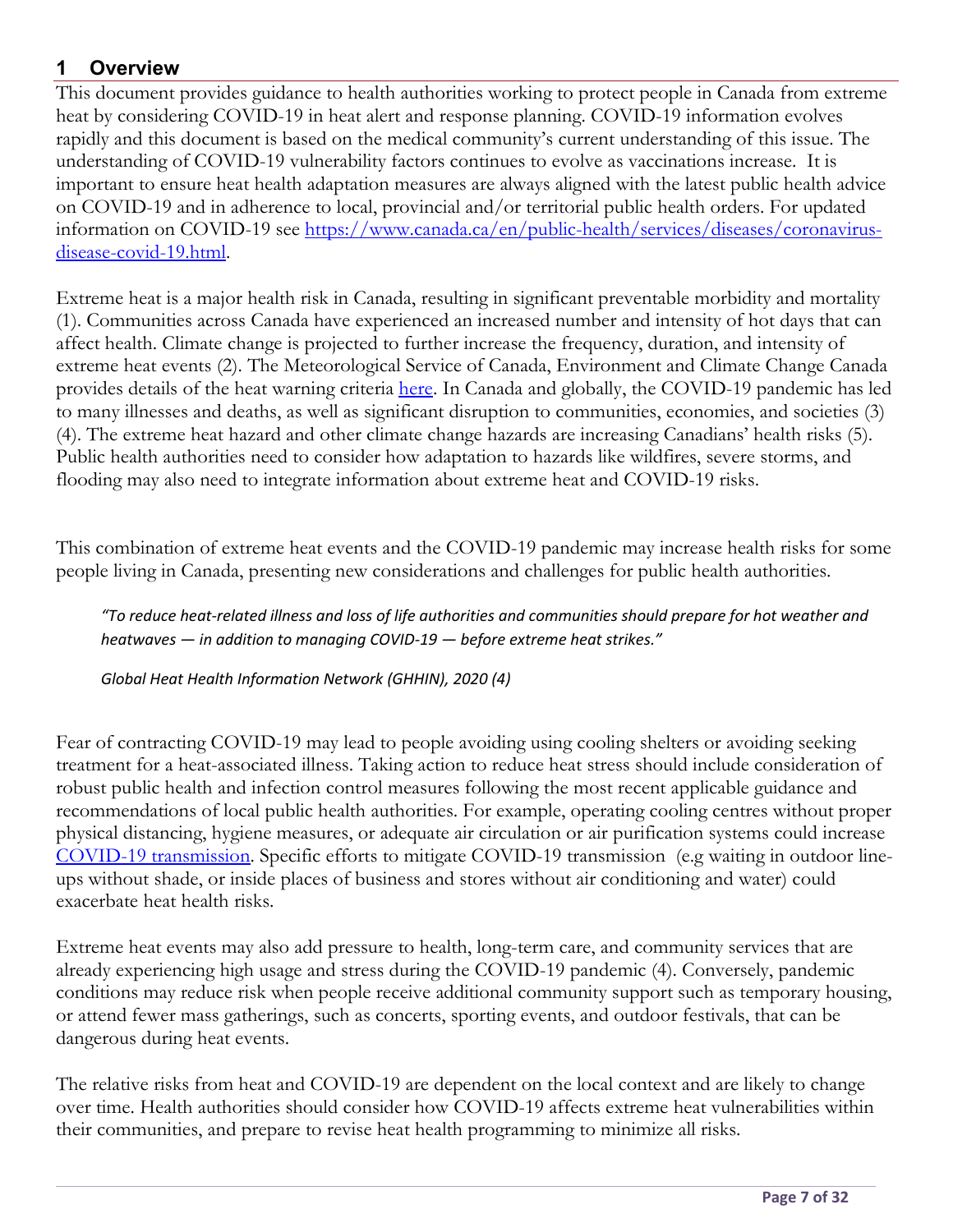## **2 Health equity and populations at higher risk to extreme heat and COVID-19**

People living in Canada may be at higher risk to health impacts of extreme heat and COVID-19 due to:

- Heightened physiological sensitivity related to age or chronic health conditions
- Greater exposure to heat hazards, such as working outdoors on hot days
- Less access to protective or adaptive measures like health care services or cooling facilities
- Less access to temperature-controlled environments at home, work, or in the community

Although few studies characterize the interaction between comorbidities associated with COVID-19 and passive or exertional heat stress, people who are more vulnerable to extreme heat may be at greater risk for infection with SARS-CoV-2 or at risk of worse outcomes (4).

Constraints on mobility during isolation or quarantine because of COVID-19 may may reduce peoples' ability to take health protective measures (e.g. limit ability to travel to a cooling centre) and as a result increase heat health risks. This is particularly significant for:

- Older people
- People with disabilities or mental illness
- People living in congregate settings like shelters, long-term care, or other institutional housing
- People without air conditioning
- People generally unable to interpret and act on public health advice to take protective measures (4).

Table 2-1 below provides examples of vulnerability factors and population characteristics that increase health risks from extreme heat and COVID-19. These are important considerations for planning or adapting public health interventions.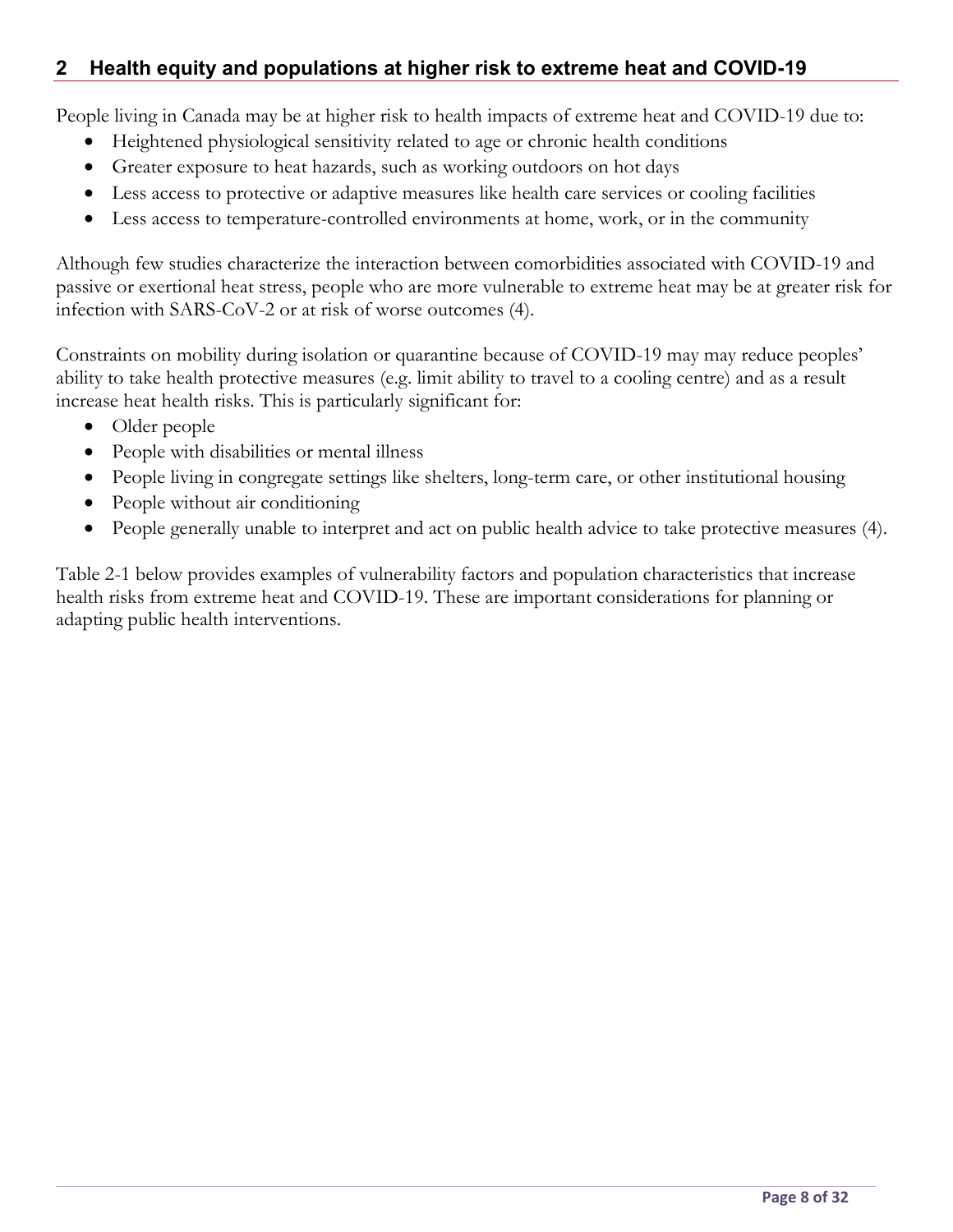#### *Table 2-1: Examples of overlapping extreme heat and COVID-19 risk factors*

| COVID-19 (4) (6)                                                                                                                                                                                                                                                                                                                                                                                                                                                                  | <b>Extreme Heat (4) (7) (8)</b>                                                                                                                                                                                                                                                         | <b>Considerations</b>                                                                                                                                                                                                                                                                                                                                                                                                                                                                                                                                                                                                                                                                                                                                                                                                                                                                                                                                                                                                                                                                                                                                        |
|-----------------------------------------------------------------------------------------------------------------------------------------------------------------------------------------------------------------------------------------------------------------------------------------------------------------------------------------------------------------------------------------------------------------------------------------------------------------------------------|-----------------------------------------------------------------------------------------------------------------------------------------------------------------------------------------------------------------------------------------------------------------------------------------|--------------------------------------------------------------------------------------------------------------------------------------------------------------------------------------------------------------------------------------------------------------------------------------------------------------------------------------------------------------------------------------------------------------------------------------------------------------------------------------------------------------------------------------------------------------------------------------------------------------------------------------------------------------------------------------------------------------------------------------------------------------------------------------------------------------------------------------------------------------------------------------------------------------------------------------------------------------------------------------------------------------------------------------------------------------------------------------------------------------------------------------------------------------|
| Older adults (4) (6)                                                                                                                                                                                                                                                                                                                                                                                                                                                              | Older adults (7)                                                                                                                                                                                                                                                                        | Older adults are more likely to have physical (heart disease, lung<br>disease, diabetes) (4) (7) (8) comorbidities and changes in sensory<br>and cognitive functions (9) resulting in increased risk to extreme heat<br>and/or COVID-19. They are more likely to be living in congregate<br>settings or limit their contact with those who may normally do health<br>checks (informally/formally) because of age-related COVID risk<br>factors.                                                                                                                                                                                                                                                                                                                                                                                                                                                                                                                                                                                                                                                                                                              |
| Underlying health conditions<br>$(4)$ $(6)$ including:<br>Cardiovascular disease<br>Chronic respiratory<br>$\bullet$<br>disease, including asthma<br><b>Diabetes</b><br>$\bullet$<br>Neurologic diseases,<br>$\bullet$<br>including dementia and<br>stroke<br>Chronic renal disease<br>Obesity<br>Cancer<br>$\bullet$<br>Atrial fibrillation and<br>$\bullet$<br>arrhythmia<br>Endocrine disorders<br>Gastrointestinal disease<br>$\bullet$<br>Chronic liver disease<br>$\bullet$ | Underlying health<br>conditions (7) including:<br>Heart disease<br>$\bullet$<br>Hypertension<br>$\bullet$<br>Pulmonary disease<br>$\bullet$<br><b>Diabetes</b><br>$\bullet$<br><b>Mental illness</b><br>$\bullet$<br>Renal illness or failure<br>$\bullet$<br>Malnutrition<br>$\bullet$ | COVID-19 can affect respiratory health and may enhance vulnerability<br>to the health effects of extreme heat events and/or wildfires (10).<br>People with prior long-term exposure to high levels of air pollution<br>may be at greater risk from heat stress and the more severe<br>symptoms of a COVID-19 infection (11; 12).<br>COVID-19 has been associated with acute kidney injury (13).<br>Extreme temperatures can aggravate pre-existing kidney disease in<br>some individuals (14).<br>There is evidence of a higher risk for COVID-19 infection and/or<br>severe clinical outcomes (15) for populations with mental health<br>conditions. There is also evidence of higher risk of excess deaths<br>during heat events in populations with pre-existing psychiatric<br>diagnoses conditions (16) (17). As well, there is emerging evidence<br>that there is a higher risk of receiving a neurological or psychiatric<br>diagnosis after a COVID-19 diagnosis (18) and that extreme heat is<br>associated with a higher rate of hospitalization for psychiatric<br>diagnosis and with other adverse psychiatric outcomes such as<br>suicide (19). |
| People that have (6):<br>Difficulty reading,<br>speaking, understanding<br>or communicating<br>Difficulty accessing<br>medical care or health<br>advice<br>Difficulty adhering to<br>$\bullet$<br>personal preventive<br>measures, like frequent<br>hand washing and<br>covering coughs and<br>sneezes<br>Ongoing specialized<br>medical care or need<br>specific medical supplies<br>Ongoing supervision<br>needs or support for<br>maintaining independence                     | Socially isolated,<br>marginalized people and<br>those that have difficulty<br>living independently (7).                                                                                                                                                                                | People who need support from others to live healthy lives are at<br>increased risk to both extreme heat and COVID-19 as they may be<br>unable to take health protective actions (4) (20).<br>Disruption to social support networks due to COVID-19 and<br>restrictions on physical contact may make it more difficult for those<br>who need support (4).<br>People who need specialized medical care or specific medical<br>supplies may be at higher risk of contracting COVID-19 in extreme<br>heat situations, for example, during power outages (20).                                                                                                                                                                                                                                                                                                                                                                                                                                                                                                                                                                                                    |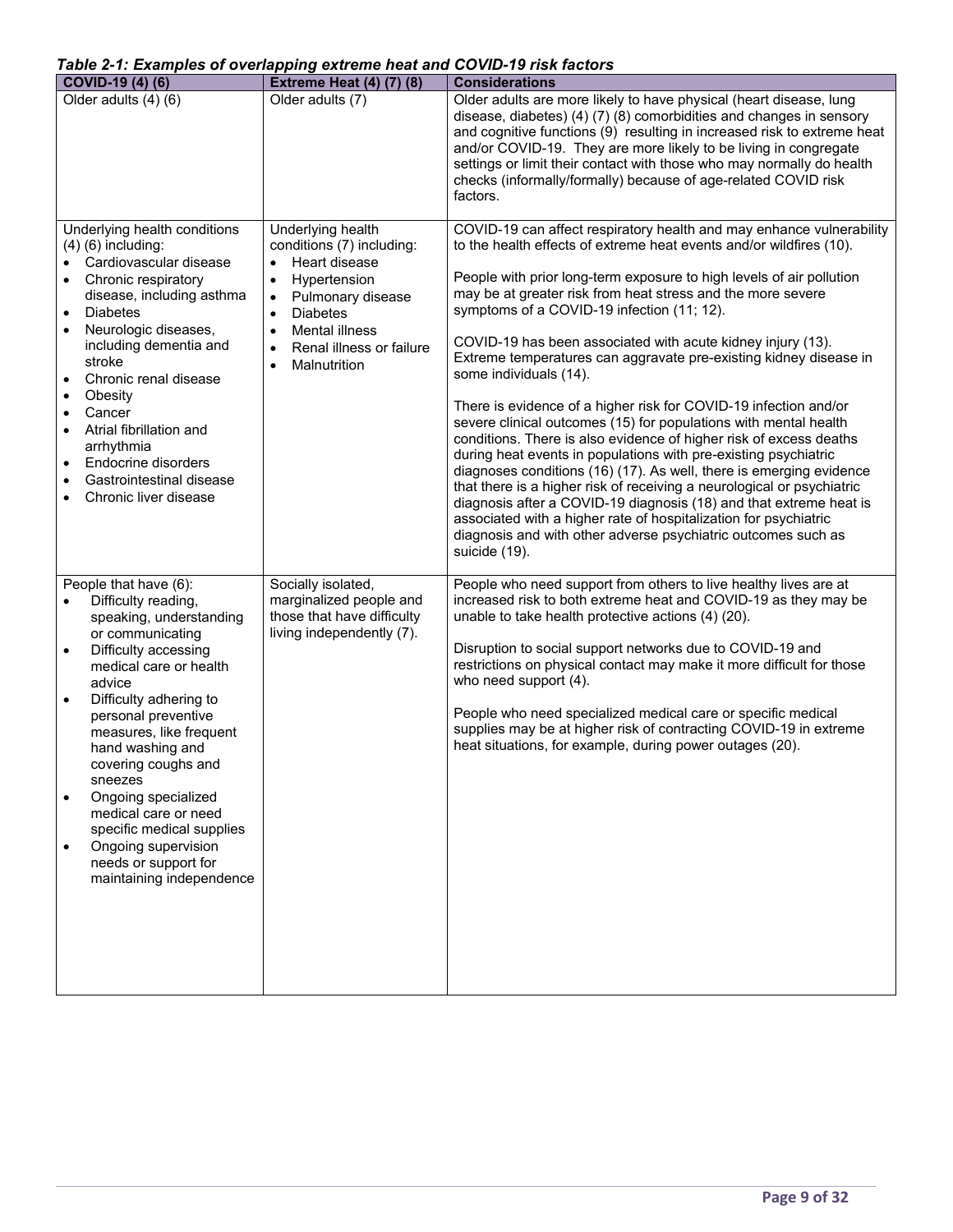| COVID-19 (4) (6)                                                                                                                                                                                                                            | <b>Extreme Heat (4) (7) (8)</b>                                                                                                                                                                                                                                                                                                                                                                                                                                              | <b>Considerations</b>                                                                                                                                                                                                                                                                                                                                                                                                                                                                                                                                                                                                                                                                                                                                                                                                                                                                                                                                                                                                                                                                                                                                                                                                                                                                                                                                                                                                                                                  |
|---------------------------------------------------------------------------------------------------------------------------------------------------------------------------------------------------------------------------------------------|------------------------------------------------------------------------------------------------------------------------------------------------------------------------------------------------------------------------------------------------------------------------------------------------------------------------------------------------------------------------------------------------------------------------------------------------------------------------------|------------------------------------------------------------------------------------------------------------------------------------------------------------------------------------------------------------------------------------------------------------------------------------------------------------------------------------------------------------------------------------------------------------------------------------------------------------------------------------------------------------------------------------------------------------------------------------------------------------------------------------------------------------------------------------------------------------------------------------------------------------------------------------------------------------------------------------------------------------------------------------------------------------------------------------------------------------------------------------------------------------------------------------------------------------------------------------------------------------------------------------------------------------------------------------------------------------------------------------------------------------------------------------------------------------------------------------------------------------------------------------------------------------------------------------------------------------------------|
| People that have (4)<br>Difficulty accessing<br>transportation<br>Economic barriers<br>$\bullet$<br>Unstable employment or<br>$\bullet$<br>inflexible working<br>conditions<br>Insecure, inadequate, or<br>$\bullet$<br>nonexistent housing | People who:<br>Experience low<br>socioeconomic status<br>such as reduced<br>income, lower quality<br>and more crowded<br>housing, or<br>homelessness (4)<br>Live in long term care<br>$\bullet$<br>facilities (LTCF)<br>without adequate<br>cooling and ventilation;<br>that are crowded;<br>and/or understaffed (5)<br>(7)<br>Live in an area with<br>$\bullet$<br>less access to green<br>space $(21)$<br>Have difficulty<br>$\bullet$<br>accessing<br>transportation (21) | Low socioeconomic status may make it more difficult for people to<br>protect their health from extreme heat (20) and COVID-19, due to<br>limited access to air conditioning or cooling centres while practicing<br>physical distancing.<br>The COVID-19 pandemic has increased economic hardship for some<br>people that may affect their ability to adopt protective health measures<br>like purchasing medications, healthy food, and/or maintaining and<br>operating air conditioning.<br>Some shelters for homeless people have significantly reduced<br>capacity to ensure physical distancing and as a result, some<br>volunteers have stepped down due the COVID-19 pandemic.<br>Canadians in LTCF have the highest mortality associated with<br>COVID-19 (22). Due to advanced age and a higher-proportion of<br>residents living with pre-existing conditions, residents of LTCFs may<br>be more exposed to extreme heat than the general population (23)<br>(24). As well, staff working in LCTFs may be at increased risk of heat-<br>associated morbidity and mortality during an outbreak due to personal<br>protective equipment, lack of staff, or limited resources. Therefore, it<br>is important to recognize that LTCF residents and staff, especially<br>those without air conditioning, may be at greater risk due to the<br>concurrent hazards and to plan appropriately to minimize this risk.                                                  |
| Social or geographic isolation,<br>remote and isolated<br>communities (6)                                                                                                                                                                   | Social or geographic<br>isolation, remote and<br>isolated communities (25)                                                                                                                                                                                                                                                                                                                                                                                                   | Socially isolated people are at higher risk of heat-related illnesses if<br>they are unable or choose not to access care (4) (8).<br>Remote and isolated communities may have fewer health and<br>community services and cooling centres.                                                                                                                                                                                                                                                                                                                                                                                                                                                                                                                                                                                                                                                                                                                                                                                                                                                                                                                                                                                                                                                                                                                                                                                                                              |
| Newcomers to Canada with<br>language barriers (6)                                                                                                                                                                                           | Newcomers to Canada and<br>transient populations (21)                                                                                                                                                                                                                                                                                                                                                                                                                        | Language barriers can impede comprehension of heat-health-risk<br>messages, which may limit the ability of newcomers to Canada who<br>are not fluent in English or French to practice protective measures<br>(21).                                                                                                                                                                                                                                                                                                                                                                                                                                                                                                                                                                                                                                                                                                                                                                                                                                                                                                                                                                                                                                                                                                                                                                                                                                                     |
| People who are pregnant (4)                                                                                                                                                                                                                 | People who are pregnant<br>(7)                                                                                                                                                                                                                                                                                                                                                                                                                                               | Heat can affect embryonic and fetal development in pregnancy (7).<br>People who are pregnant are at higher risk of health impacts due to<br>heat exposure, including heat related illness (26).                                                                                                                                                                                                                                                                                                                                                                                                                                                                                                                                                                                                                                                                                                                                                                                                                                                                                                                                                                                                                                                                                                                                                                                                                                                                        |
| Indigenous peoples, including<br>First Nations, Métis, and Inuit<br>peoples (27).                                                                                                                                                           | Indigenous peoples,<br>including First Nations,<br>Métis and Inuit peoples                                                                                                                                                                                                                                                                                                                                                                                                   | First Nations, Inuit, and Métis People frequently participate in<br>culturally important, land-based activities and ceremonies that may<br>put them at greater risk to extreme heat.<br>Many First Nations, Inuit, and Métis peoples live in rural or remote<br>communities with reduced access to health and social supports used<br>to protect those at higher risk from extreme heat, such as cooling<br>centres in urban settings. First Nations, Inuit and Métis peoples living<br>in urban areas may not be able to access resources and services that<br>are culturally safe or in their indigenous language, increasing the risk<br>of adverse health outcomes during EHEs.<br>Indigenous Peoples, including First Nations, Métis, and Inuit,<br>experience worse health outcomes and higher rates of infection<br>during epidemics and pandemics due to socio-economic<br>marginalization and the exacerbation of existing inequalities across<br>the social determinants of health (27).<br>Additionally, some First Nations, Métis, and Inuit populations<br>experience disproportionate rates of crowding, housing in need of<br>repair (28), and/or housing insecurity (29). This may result in<br>additional challenges with quarantining or isolating safely, other public<br>health measures, and taking appropriate actions during extreme heat<br>events (during times of poor air quality such as wildfires, access to air-<br>conditioning, etc.). |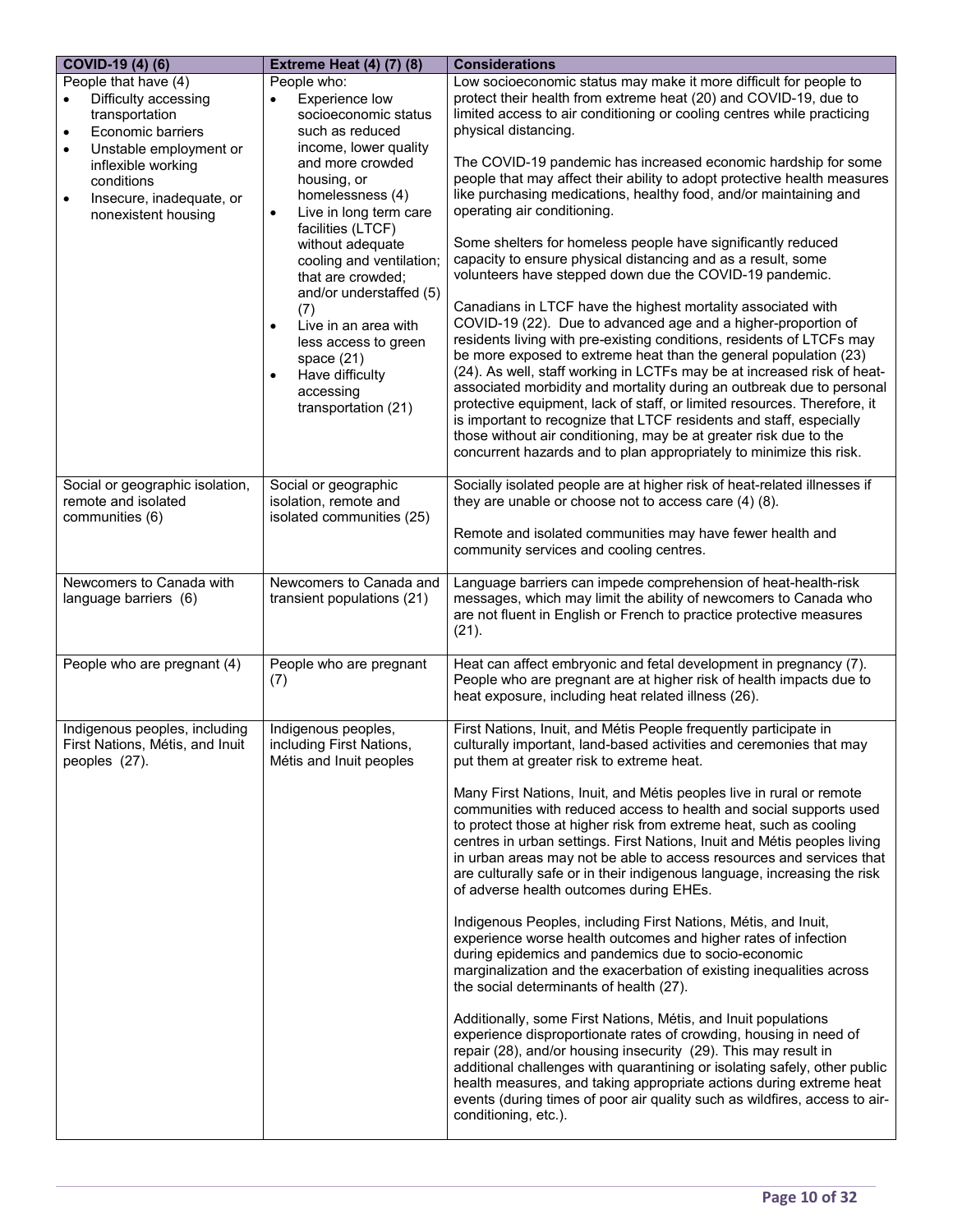| COVID-19 (4) (6)                           | <b>Extreme Heat (4) (7) (8)</b>                                                                                                                                                    | <b>Considerations</b>                                                                                                                                                                                                                                                                                                                                                                                                                                                                                                                                                                                                            |
|--------------------------------------------|------------------------------------------------------------------------------------------------------------------------------------------------------------------------------------|----------------------------------------------------------------------------------------------------------------------------------------------------------------------------------------------------------------------------------------------------------------------------------------------------------------------------------------------------------------------------------------------------------------------------------------------------------------------------------------------------------------------------------------------------------------------------------------------------------------------------------|
| Racialized populations (30),<br>(31), (32) | Racialized populations<br>(33)                                                                                                                                                     | Being a racialized person in the US is associated with lower income,<br>poorer physical health, living in an area with less green space and<br>more heat-absorbing surfaces, lower air conditioning ownership, and<br>a greater likelihood of working outside. These factors are distal<br>contributors to the racial and ethnic disparities seen in heat-<br>associated morbidity and mortality (33). It is likely that this is also the<br>case in some parts of Canada, however the lack of race-based data in<br>Canada makes it difficult to confirm.<br>Several Canadian studies in Toronto (30), Montreal (31) and Ottawa |
|                                            |                                                                                                                                                                                    | (32) have found that racialized and lower income communities in cities<br>have a disproportionately higher risk of COVID-19 infection and more<br>adverse health outcomes. Racialized and low income neighbourhoods<br>are often located near highways, industry and areas with higher<br>particulate matter (34) (35) and there is limited evidence suggesting<br>that higher ambient particulate matter and other air pollutants is<br>associated with higher rates of severe outcomes of SARS-CoV-2<br>infection (36).                                                                                                        |
|                                            |                                                                                                                                                                                    | The impact of the dual burden of COVID-19 and extreme heat for<br>racialized populations is not well studied or understood and more<br>work is needed to understand these interactions.                                                                                                                                                                                                                                                                                                                                                                                                                                          |
|                                            | Infants and young children<br>(7)                                                                                                                                                  | Infants and children may need to be prompted or offered more<br>breastmilk, water, or fluids to stay hydrated (7).                                                                                                                                                                                                                                                                                                                                                                                                                                                                                                               |
|                                            |                                                                                                                                                                                    | Potentially limited access to cooling if schools, camps, and daycares<br>are closed.                                                                                                                                                                                                                                                                                                                                                                                                                                                                                                                                             |
|                                            | Physically active people<br>including those engaged in<br>sports activities (21)                                                                                                   | Without proper precautions, people who are physically active or<br>engaged in sports activities can be at higher risk of heat illness.<br>Individuals performing physical activity with NMMs may experience<br>greater heat strain (21).                                                                                                                                                                                                                                                                                                                                                                                         |
|                                            | People (7) taking<br>medications that affect<br>heat sensitivity by                                                                                                                | The impact of COVID-19 medications on heat-health risks is currently<br>unknown. Ongoing monitoring of this issue is advisable.                                                                                                                                                                                                                                                                                                                                                                                                                                                                                                  |
|                                            | interfering with the body's<br>cooling functions or<br>water/salt retention (e.g.,<br>anti-hypertensives,<br>antidepressants,<br>antipsychotics, anti-<br>Parkinson's agents)      | Some medications with gastrointestinal side effects can lead to<br>dehydration, thereby increasing risks to heat illness.                                                                                                                                                                                                                                                                                                                                                                                                                                                                                                        |
|                                            | Certain occupations<br>including those who work<br>outdoors or in confined<br>spaces without air<br>conditioning (farmers, tree<br>planters, construction<br>workers, miners) (21) | Those who work outdoors during the hottest times of the day or<br>indoors in places that are not temperature-controlled are at increased<br>risk (7). Older workers experience marked elevations in heat strain<br>during prolonged work in the heat that is associated with<br>compromised cardiovascular and respiratory function, which is worse<br>in individuals with diabetes and hypertension. Workers who wear<br>NMMs may experience greater heat strain.                                                                                                                                                               |
|                                            |                                                                                                                                                                                    | The CDC provides guidance on "Employer Information for Heat Stress<br>Prevention during the COVID-19 Pandemic" here.                                                                                                                                                                                                                                                                                                                                                                                                                                                                                                             |

Heat illness symptoms can be similar to COVID-19 symptoms. Shared signs and symptoms can include:

- Muscle or body aches
- Headache
- Fatigue/tiredness/weakness
- Nausea, vomiting, and/or diarrhea
- Fever or increased body temperature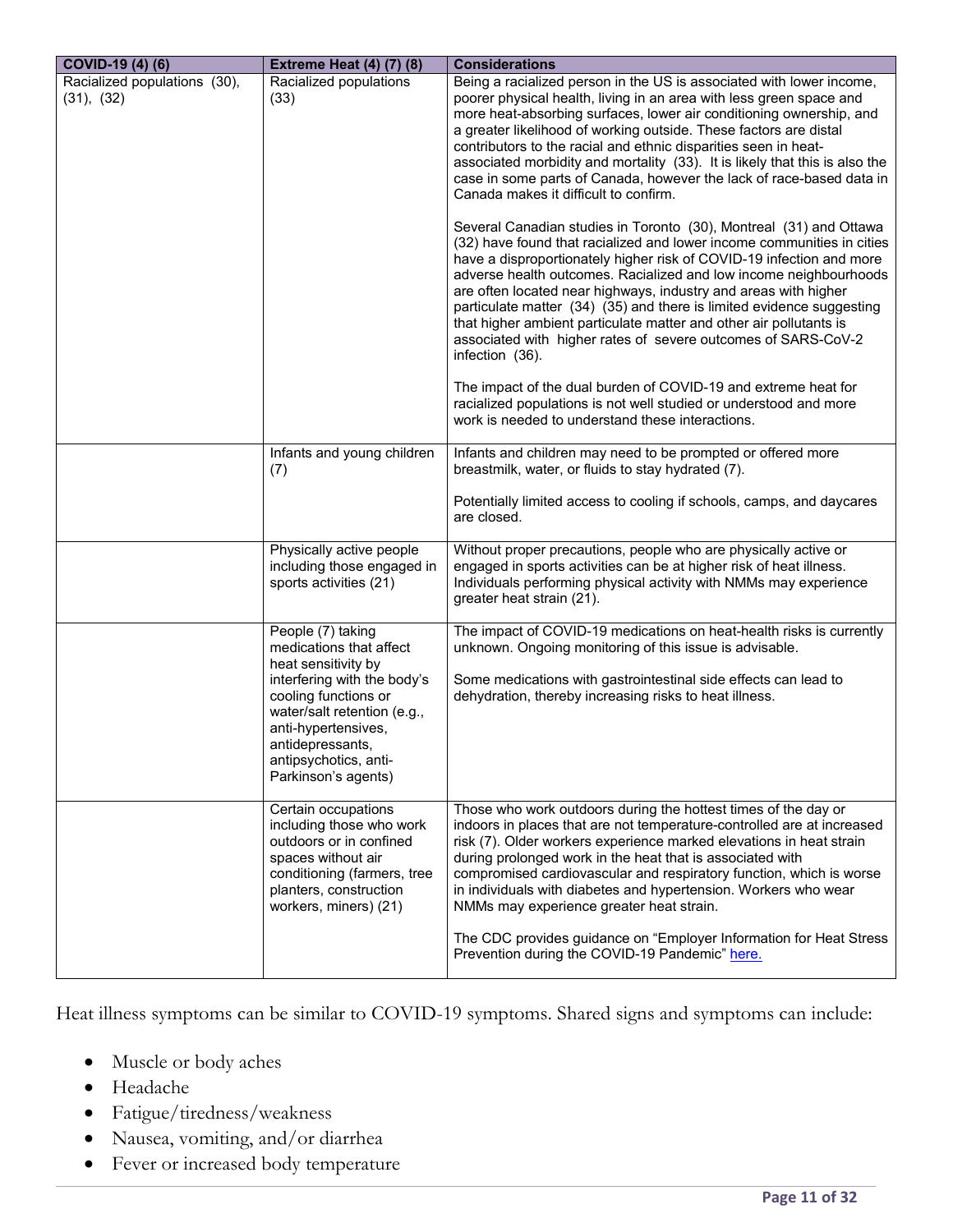Feeling unwell

It can be challenging to distinguish between SARS-CoV-2 infection and heat illness. Health professionals involved in heat response (ambulatory, emergency, medical, and social services staff) may need training to be able to distinguish between fever caused by SARS-CoV-2 infection and that caused by hyperthermia from extreme heat (4).

For example, improperly designed and operated clean-air shelters may expose people to COVID-19 infection (37) or dangerous heat stress during a wildfire. Health Canada's "Wildfire smoke and your health" provides guidance appropriate to wildfire smoke events during the pandemic and extreme heat events. Additionally, Health Canada's Wildfire smoke 101: Combined wildfire smoke and heat provides advice to individuals during combined events.

Climate change and health vulnerability and adaptation assessments (38), disaster preparedness, and health facility scenario exercises (39), as well as regular planning with partners, can provide venues and implementation approaches for developing and revising programs.

The understanding of COVID-19 vulnerability factors continues to evolve as information about the disease and vaccination impacts increases. For example, more shelters may be needed to ensure individuals who are isolating due to confirmed COVID-19 illness or potential exposure are accommodated separately, as well as to meet physical distancing and capacity limits in all facilities, as per local public health recommendations and restrictions.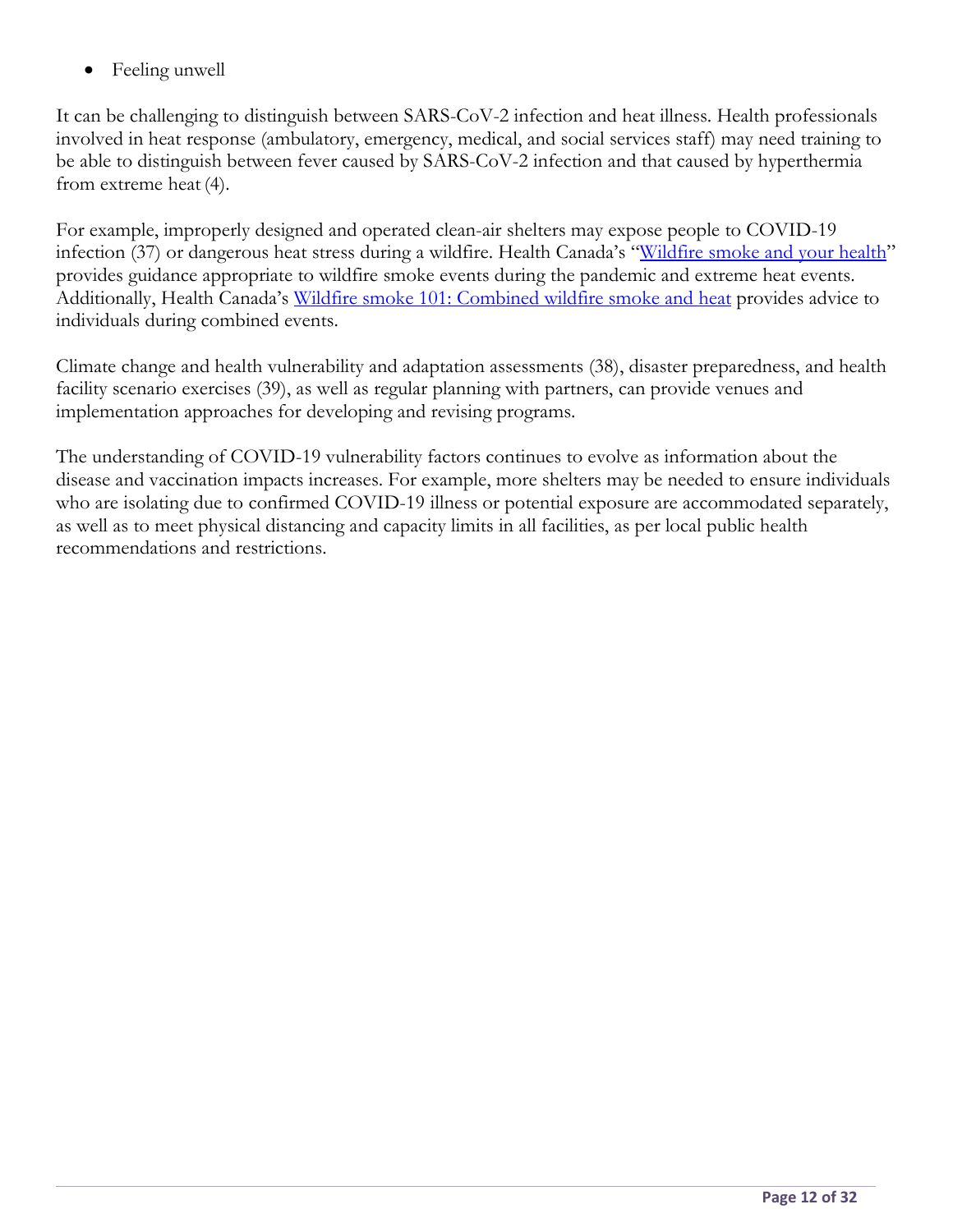#### **3 Heat health programming and COVID-19: Key areas for consideration**

Public health measures to reduce health risks from extreme heat can be effective in saving lives (40). Across Canada, health authorities have recognized health risks posed by extreme heat and have taken action to establish heat health programs and warning systems to promote health protective behaviours. Heat Alert and Response Systems (HARS) often include the following key components (21) (41):

- Community engagement to inform HARS activities
- Establishing alert protocols to identify at what heat threshold response measures are implemented
- Developing and implementing response measures such as cooling centres
- Communicating health risks and protective behaviours to the public
- Evaluating HARS effectiveness
- Taking measures to prevent or reduce heat exposure and vulnerability and that combat the urban heat island effect

The COVID-19 outbreak and associated response measures may directly affect the appropriateness or effectiveness of common heat health-adaptation measures adopted by Canadian health authorities. Table 3-1 below provides examples of these potential issues (4) (42).

| <b>Heat Health</b><br><b>Adaptation Measure</b>                                            | <b>COVID-19 Linkage</b>                                                                                                                                                                                                                                                                                                                                                                                                                                                                                                                                                                                                                                                                                                  |
|--------------------------------------------------------------------------------------------|--------------------------------------------------------------------------------------------------------------------------------------------------------------------------------------------------------------------------------------------------------------------------------------------------------------------------------------------------------------------------------------------------------------------------------------------------------------------------------------------------------------------------------------------------------------------------------------------------------------------------------------------------------------------------------------------------------------------------|
| Use of cooling centres                                                                     | Cooling centres and other public spaces may increase COVID-19 transmission if not operated with                                                                                                                                                                                                                                                                                                                                                                                                                                                                                                                                                                                                                          |
| (shopping malls,                                                                           | appropriate public health and infection prevention and control measures, such as those recommended or                                                                                                                                                                                                                                                                                                                                                                                                                                                                                                                                                                                                                    |
| libraries) and other                                                                       | required by the local public health authority. Public health measures may include adequate ventilation,                                                                                                                                                                                                                                                                                                                                                                                                                                                                                                                                                                                                                  |
| public spaces (parks,                                                                      | physical distancing, the use of well-constructed, well-fitting and properly worn NMMs, hand hygiene and                                                                                                                                                                                                                                                                                                                                                                                                                                                                                                                                                                                                                  |
| swimming areas).                                                                           | respiratory etiquette, and increased environmental cleaning and disinfection.                                                                                                                                                                                                                                                                                                                                                                                                                                                                                                                                                                                                                                            |
|                                                                                            | Assessing risk and identifying risk mitigation measures are integral to safe operations within community<br>settings during the COVID-19 pandemic. Understanding the risk factors associated with COVID-19 provides<br>the foundation for conducting risk assessment and identifying mitigation strategies that can be used when<br>determining how a community setting can operate safely during the pandemic. PHAC provides advice on high-<br>level considerations, based on identified risk factors, to support conducting risk assessments in community<br>settings, as well as potential risk mitigation strategies.                                                                                               |
| Regular check-ins by                                                                       | Visits may not be allowed depending on local public health orders, which vary by jurisdiction depending on the                                                                                                                                                                                                                                                                                                                                                                                                                                                                                                                                                                                                           |
| family members,                                                                            | local context. Depending on the vaccination status and risk and comfort levels of the individuals who are                                                                                                                                                                                                                                                                                                                                                                                                                                                                                                                                                                                                                |
| neighbours, or friends                                                                     | gathering, recommendations for personal preventive practices (e.g., masking and physical distancing) may                                                                                                                                                                                                                                                                                                                                                                                                                                                                                                                                                                                                                 |
| of populations with                                                                        | vary. Visits may increase COVID-19 transmission if appropriate public health and infection control measures                                                                                                                                                                                                                                                                                                                                                                                                                                                                                                                                                                                                              |
| higher vulnerability                                                                       | are not followed. If allowed, when gathering, it is important to consistently use recommended personal                                                                                                                                                                                                                                                                                                                                                                                                                                                                                                                                                                                                                   |
| during very hot days.                                                                      | preventive practices, which are most effective when used together in a layered approach.                                                                                                                                                                                                                                                                                                                                                                                                                                                                                                                                                                                                                                 |
| Use of HVAC<br>systems, portable fans<br>and portable air<br>conditioners to keep<br>cool. | Use of HVAC systems for cooling, in the absence of appropriate maintenance and operation, and with<br>insufficient outdoor fresh air intake, can also increase risk of indoor transmission. Use of fans and portable air<br>conditioners indoors in collective spaces without proper infection prevention practices could increase potential<br>spread of COVID-19 through the air.<br>Adequate ventilation can contribute to reducing the risk of COVID-19 transmission in indoor settings. It's<br>important to remember that good indoor ventilation alone cannot protect people from exposure to the virus,<br>particularly:<br>during close unprotected contact<br>in the absence of other protective measures<br>٠ |
| Call 911 and seek                                                                          | People suffering from heat exhaustion or stroke may mistake their illness for COVID-19 and follow                                                                                                                                                                                                                                                                                                                                                                                                                                                                                                                                                                                                                        |
| urgent medical                                                                             | requirements to immediately isolate, or refrain from seeking medical attention at a hospital or health center                                                                                                                                                                                                                                                                                                                                                                                                                                                                                                                                                                                                            |
| attention if showing                                                                       | due to fear of COVID-19; be unable to access their primary care physician, or refrain out of fear of                                                                                                                                                                                                                                                                                                                                                                                                                                                                                                                                                                                                                     |
| signs of heat stroke.                                                                      | overburdening the healthcare system.                                                                                                                                                                                                                                                                                                                                                                                                                                                                                                                                                                                                                                                                                     |

*Table 3-1: Heat adaptation measures - potential issues due to COVID-19*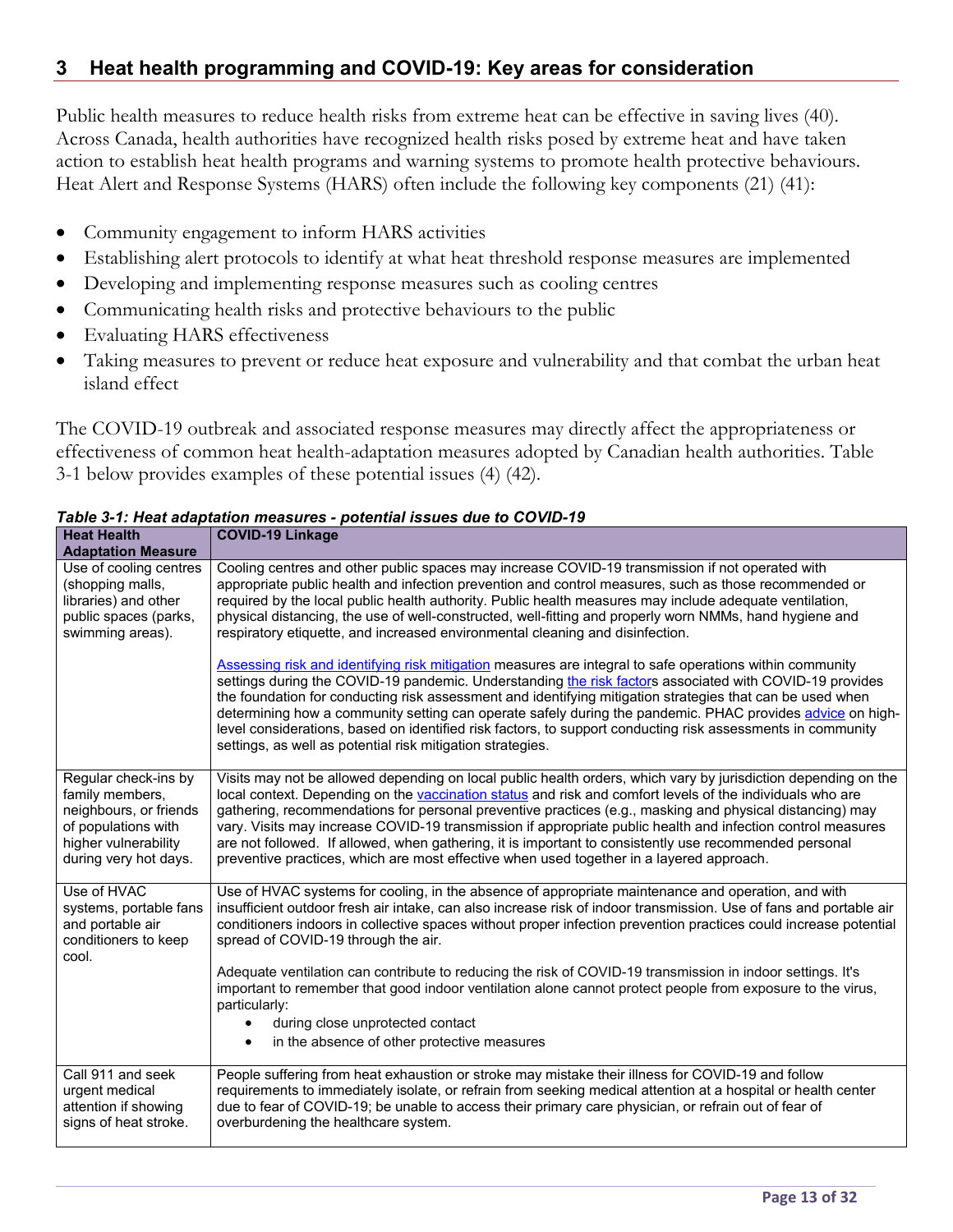The nature of the local COVID-19 outbreak, response measures being adopted or planned, and other local factors determine which aspects of a jurisdiction's heat health programming might require revision. The Global Heat Health Information Network and the Red Cross and Red Crescent Climate Centre have published a Planning checklist for managing heat risk during the COVID-19 pandemic that is very useful for public health authorities (43).

Review existing HARS and hot weather response plans to assess the need for changes (4). Important considerations when assessing and adapting heat health programming to the COVID-19 context include:

- Health equity and populations at higher risk
- Air conditioning, fans, and energy costs
- Cooling centres and facilities
- Communications
- Health care delivery and health care workers and other essential workers
- Built environments and outdoor spaces

## **3.1 Health equity and populations at higher risk**

Outreach to higher risk populations such as people living alone, the socially isolated, or the housing insecure may be difficult when a person is isolating or quarantining because of COVID-19. The suitability of alternative approaches and the relative risk of conducting in-person checks will depend on the local context and individual situations (available resources and technologies) and the status of COVID-19 response measures. Health authorities may wish to consider recommending alternative approaches, such as check-ins by phone or video, in cases where in-person check-ins are not advisable due to COVID-19 restrictions or regulations. Consider providing information to employers and community groups encouraging connecting with people with higher vulnerability in the community. In some cases, in-person visits may still be needed and could be conducted by health authority staff or community stakeholders. If necessary and health orders permit, establish a COVID-19 safety plan and ensure in-person check-ins of higher risk populations following local public health recommendations and restrictions, including those on physical distancing and wearing NMMs, and other infection control procedures like hand hygiene, and disinfecting surfaces (44).

Patients and residents may experience greater risks from extreme heat as they may have limited access to coping strategies (e.g., inability to visit facility common areas or green spaces, not able to have visitors) (4). Also due to the need for isolation to limit the spread of COVID-19, patients and residents may have less direct contact with staff, family, or other visitors who may recognize heat stress and be able to verify that protective actions are undertaken. Regularly check residents at higher risk where heat is a concern.

It is important that health care workers, residents, family visitors, and volunteers are informed of heat health risks and heat illness prevention strategies at facilities during heat events (4) (7) and plan and ensure appropriate training for all involved (8).

As discussed in Table 2-1 above, many populations with risk factors to adverse outcomes with exposure to heat also are at increased risk of COVID-19 infection and/or worse health outcomes. In order to ensure health equity, it is critical to plan to protect these populations. Public health authorities should actively engage at-risk populations in extreme heat planning, including ensuring involvement of First Nations communities and urban Indigenous, Inuit, and Métis peoples to identify unique exposure risks and ensure suitable and culturally appropriate solutions are identified.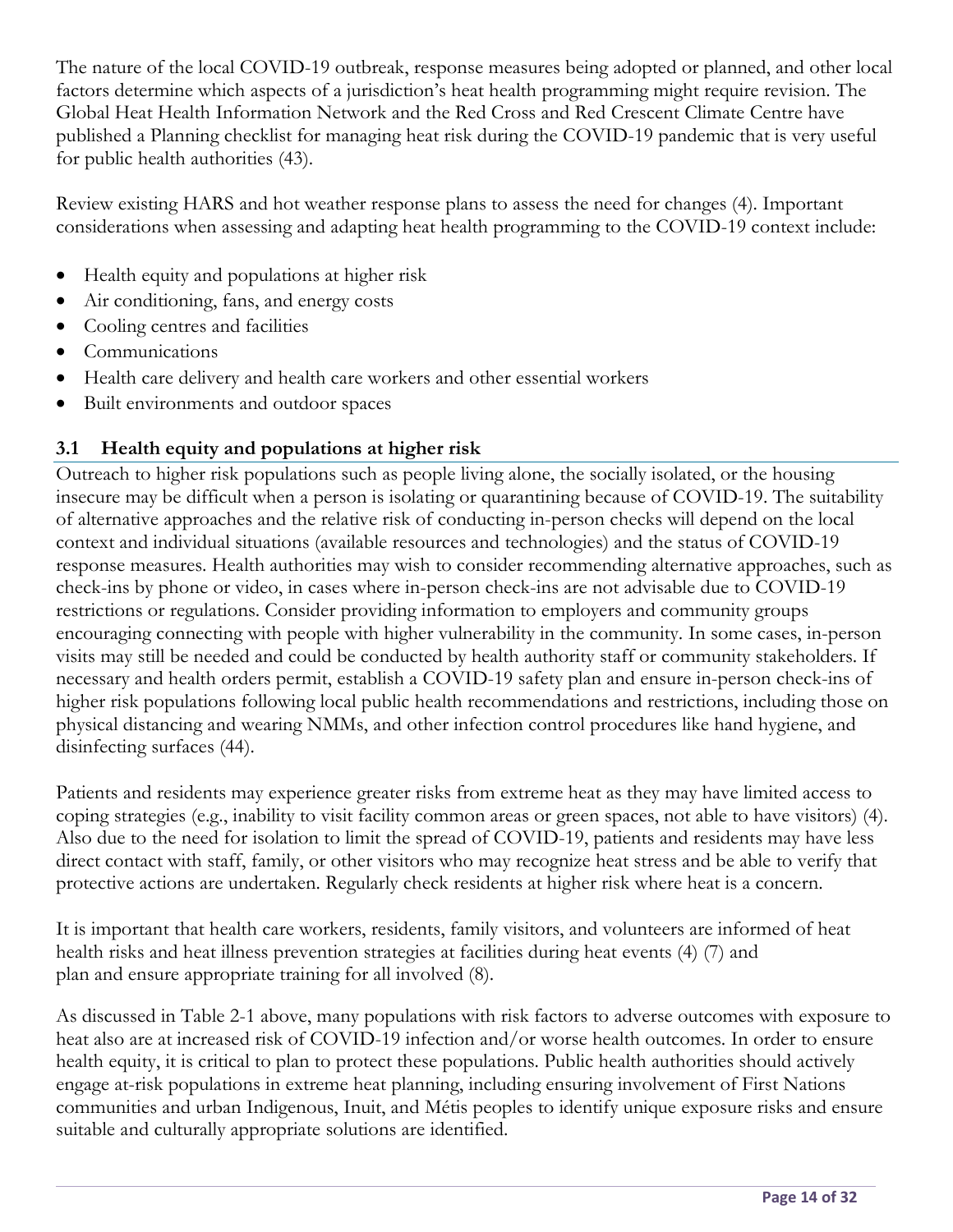When used in combination with other personal preventive practices, well constructed, well-fitting and properly worn NMMs can be effective in reducing the transmission of COVID-19 (3) (45). The Public Health Agency of Canada (PHAC) provides information on the safe and proper use of non-medical masks. Ideally, NMMs should be worn when in a shared space (indoors or outdoors) with people from outside of your immediate household or when advised by local public health authorities. Further, recommendations for wearing NMMs may vary depending on the vaccination status of people who are gathering in private/social settings. Additionally, PHAC recommends that children under the age of 2 should not wear masks and children between the ages of 2 and 5 may be able to wear a mask if supervised. Children older than 5 should wear a NMM in situations or settings where they're recommended (3). NMMs are also not recommended for anyone who has trouble breathing, or is unconscious, incapacitated, or otherwise unable to remove the mask without assistance.

During extreme heat events, wearing a NMM to reduce COVID-19 transmission may affect thermal comfort and contribute to heat stress in some people. During warmer months, health authorities may face challenges with adherence to NMM usage, and should consider developing communication strategies to do so.

#### **3.2 Air conditioning, fans and energy costs**

Some operational adjustments to central air conditioning systems can help reduce the number of potentially infectious particles in the air, and thus minimize the risk SARS-CoV-2 (the virus that causes COVID-19) transmission indoors. These include:

- ensure HVAC systems are properly installed and maintained (clean or change filters according to the manufacturer's schedule, ensure that filters are well sealed without a bypass, and use filters of the highest Minimum Efficiency Reporting Value (MERV) rating the system can sustain);
- increase the rate of exchange with outdoor air, and adjust settings to avoid recirculating indoor air (46).

However, central air conditioning is not universally accessible and raises energy use and costs (especially when not using recirculation), and therefore may not be an option for everyone. To improve the accessibility of air conditioning, consider providing / subsidizing appropriate air conditioning units or energy utility assistance.

Further, whenever possible, facilitate and promote the use of other accessible low tech cooling and energy efficient approaches:

- Prevent living spaces from overheating (e.g. closing blinds to reduce indoor heat, reducing use of electrical appliances, etc.);
- find cooler spaces to spend time at or close to home as permitted by public health orders (e.g. basements; outdoor spaces that allow for physical distancing);
- and stay cool and hydrated (e.g. cool showers, misting, sponge or assisted baths; avoiding hot meals) (47).

If fan or portable air conditioner use is necessary:

- Set fan to exchange indoor air with outdoor air (when outdoor temperatures are lower than indoor);
- Aim the indoor air stream away from people to reduce the spread of potentially infectious droplets or particles from one person to the next (48);
- When multiple people are present in a room, only use a fan if all occupants are from the same household and are not infected or suspected of having COVID-19;
- Do not use fans in the presence of an infected person unless they are alone in an isolated room that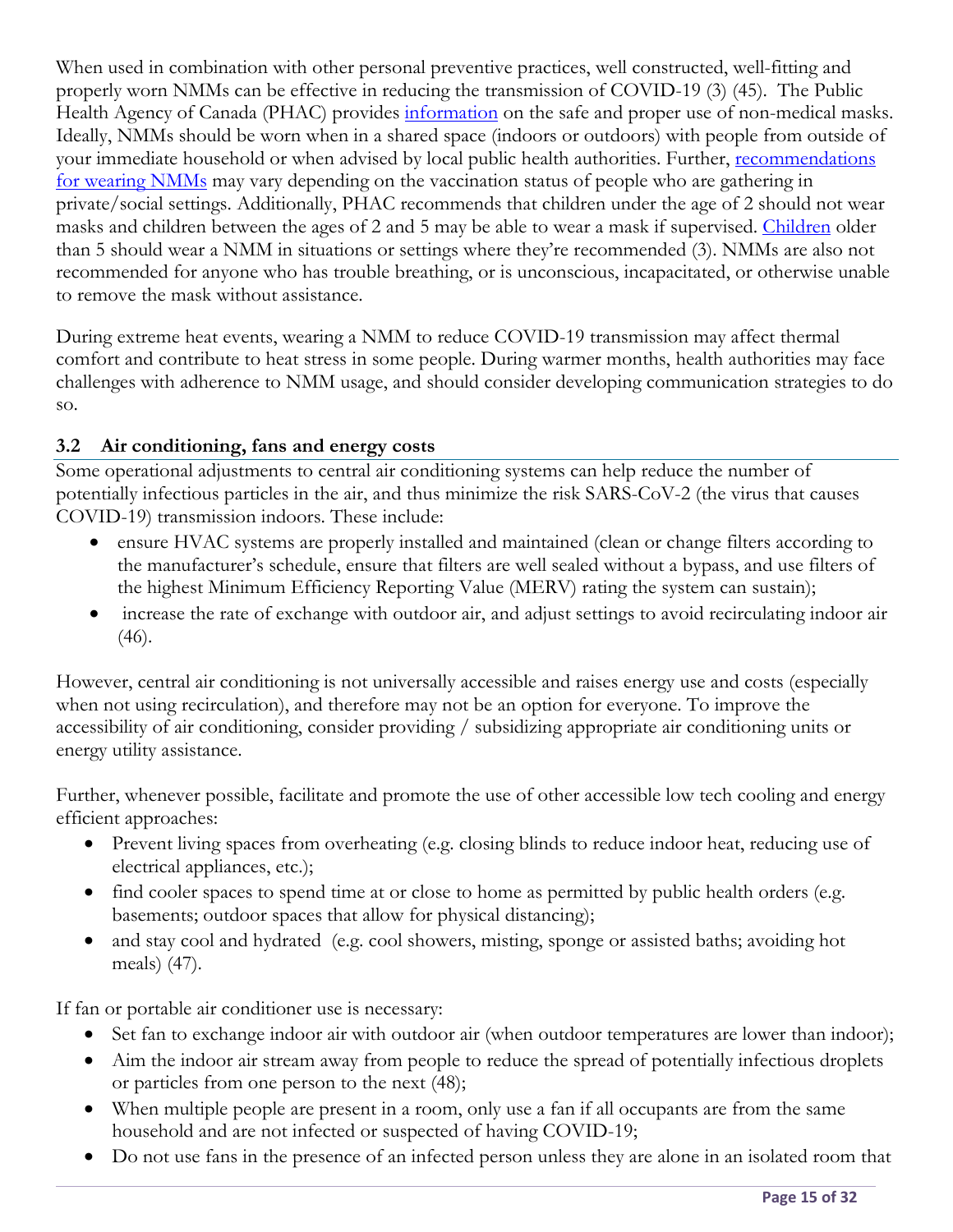has a consistent source of fresh air from outside (49); and

Clean and disinfect fans as often as possible.

The Government of Canada provides the following relevant guidance:

- COVID-19: Guidance on indoor ventilation during the pandemic
- Using Ventilation and filtration to reduce aerosol transmission of COVID-19 in long-term care homes
- At home: Using ventilation and filtration to reduce the risk of aerosol transmission of COVID-19.

The American Society of Heating, Refrigerating and Air-Conditioning Engineers (ASHRAE) Position Document on Infectious Aerosols provides extensive advice for health care and non-health care buildings heat, ventilation and cooling (HVAC) systems (50). The World Health Organization (WHO) also provides advice on ventilation and air conditioning.

Public Health Ontario (PHO) provides information on the use of portable fans and portable air conditioning units during COVID-19 in long-term care and retirement homes (51). Also the INSPQ (Institut national de santé publique du Québec) provides guidance on portable air conditioner and stand fans during COVID-19 in long-term care and retirement homes.

Electricity costs may be a barrier to air conditioner use for some people. Health authorities or provincial or municipal partners may wish to consider measures to reduce these financial barriers, in order to facilitate air conditioner use and protect people from extreme heat.

Communications should acknowledge that not all people have access to air conditioning. Information should also be provided on how to keep your home and body cool with low tech and/or energy efficient options (e.g., closing blinds to reduce indoor heat, spending time in a basement, staying hydrated, using a fan not in the presence of a person with COVID-19, cool showers, misting, sponge or assisted baths, use of damp wet towels, avoiding hot meals, reducing use of electrical appliances, removing clothing layers) (20). Also, communicate what assistance is available to access these options (e.g. distribution of potable water; utility assistance and retrofitting for energy efficiency; and community-based options to access cool areas; etc.)

Heat acclimatization is an important strategy to mitigate the risk of heat-related injuries. Current evidence suggests that brief, repeated heat exposure throughout the summer can enhance an individual's ability to lose heat (seasonal heat acclimatization), which can reduce rises in body core temperature (52). While the use of air conditioning is recommended during extreme heat events, habituation to air-conditioned homes, workplaces, and motor vehicles may prevent improvements in heat dissipation.

#### **3.3 Cooling centres and facilities**

Accessible and culturally safe cooling centres and facilities like the ones listed below are critical services to some community members who need respite from extreme heat:

- Shopping malls
- Movie theatres
- **·** Libraries
- Community centres and gardens
- Swimming pools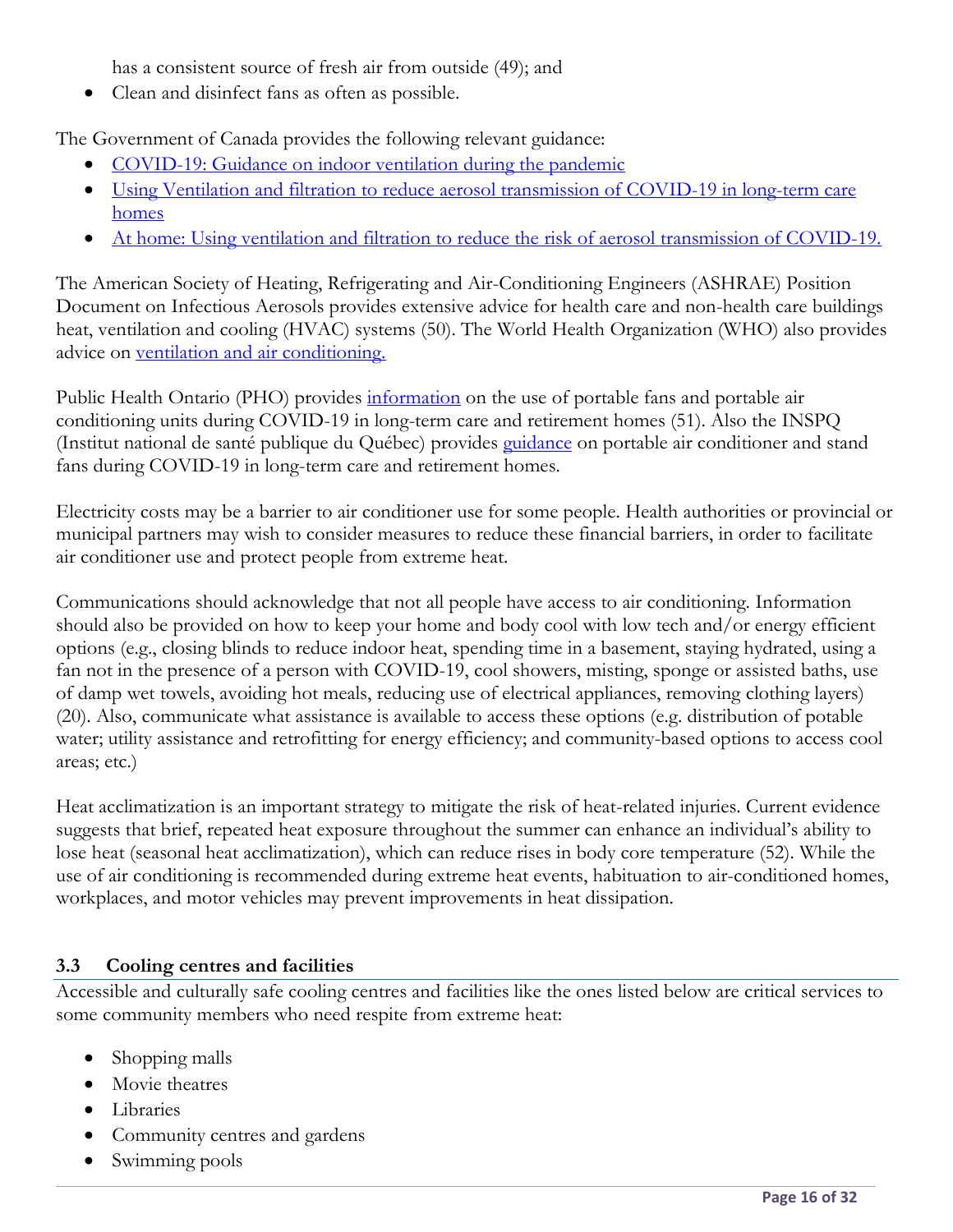- Beaches
- Splash pads
- Cool rooms within communal living facilities

Identifying ways to provide alternative services or to maintain cooling centre and facility services while promoting public health and infection control measures is important during the COVID-19 pandemic (53) (54) (55).

Assessing risk and identifying risk mitigation measures are integral to safe operations within community settings during the COVID-19 pandemic. Understanding the risk factors associated with COVID-19 provides the foundation for conducting risk assessment and identifying mitigation strategies that can be used when determining how a community setting can operate safely during the pandemic. PHAC provides advice on high-level considerations, based on identified risk factors, to support conducting risk assessments in community settings, potential risk mitigation considerations, as well as advice on cleaning and disinfecting of public settings, including schools, universities, public libraries, museums, public transit, communal residences, and workplaces. PHAC also developed a risk mitigation tool for operators of nonhealth care community settings operating during the COVID-19 pandemic.

Cool rooms in communal living environments like apartment buildings, emergency family shelters, and workspaces should be encouraged to open, ensuring these spaces are well-ventilated. Advise users to selfscreen (or for supervised cooling rooms, complete screening), wear well-constructed, well-fitting, and properly worn NMMs (when recommended or required), use their own washrooms, and to limit the time in the room so others can use it. Revise and post room capacities set by building codes to ensure people are able to maintain at least 2 metres of physical distance, or the greatest physical distance possible, among non-household members, particularly if people who are not fully vaccinated or whose vaccination status is unknown are expected to access the space. Recommendations for physical distancing and masking in private/social settings may vary depending on individuals' vaccination statuses. Toronto Public Health (TPH) provides guidance for cooling rooms including screening; distancing requirements; cleaning and disinfection; contact logging, etc.

Measures to reduce the risks of COVID-19 in cooling centres and facilities include assessing physical layout to promote one-way flow, maximizing mitigation efforts by applying a "layered" approach that consists of the implementation of multiple measures such as screening for symptoms, physical distancing, the use of <u>NMMs, hand hygiene and respiratory etiquette</u>, capacity limits so that occupants can maintain using physical barriers, ensuring proper operation and maintenance of ventilation and increasing environmental cleaning and disinfection (56). Increased access to hand hygiene and cough etiquette supplies (e.g. alcohol-based hand sanitizer that contains at least 60% alcohol, water, soap, paper towels, tissues, no-touch waste containers) (57) is also recommended. Follow local instructions regarding NMM wearing and provide NMMs to people. Follow the latest public health guidance about screening for symptoms at the entrance and within cooling centres and facilities. Collect contact information for all volunteers and visitors to cooling centres in case of the need for contact tracing. Ensure adequate washroom facilities for the number of occupants and with consideration to physical distancing needs, bringing in additional facilities if needed.

Physical distancing may be required in cooling centres, long-term care homes, retirement homes, and group homes. These facilities may only have one common air-conditioned room, and alternative or additional approaches to cooling may be needed such as provision of water, avoiding hot foods, cool showers, misting, use of cool damp towels, sponge or assisted baths, removing clothing layers, and use of fans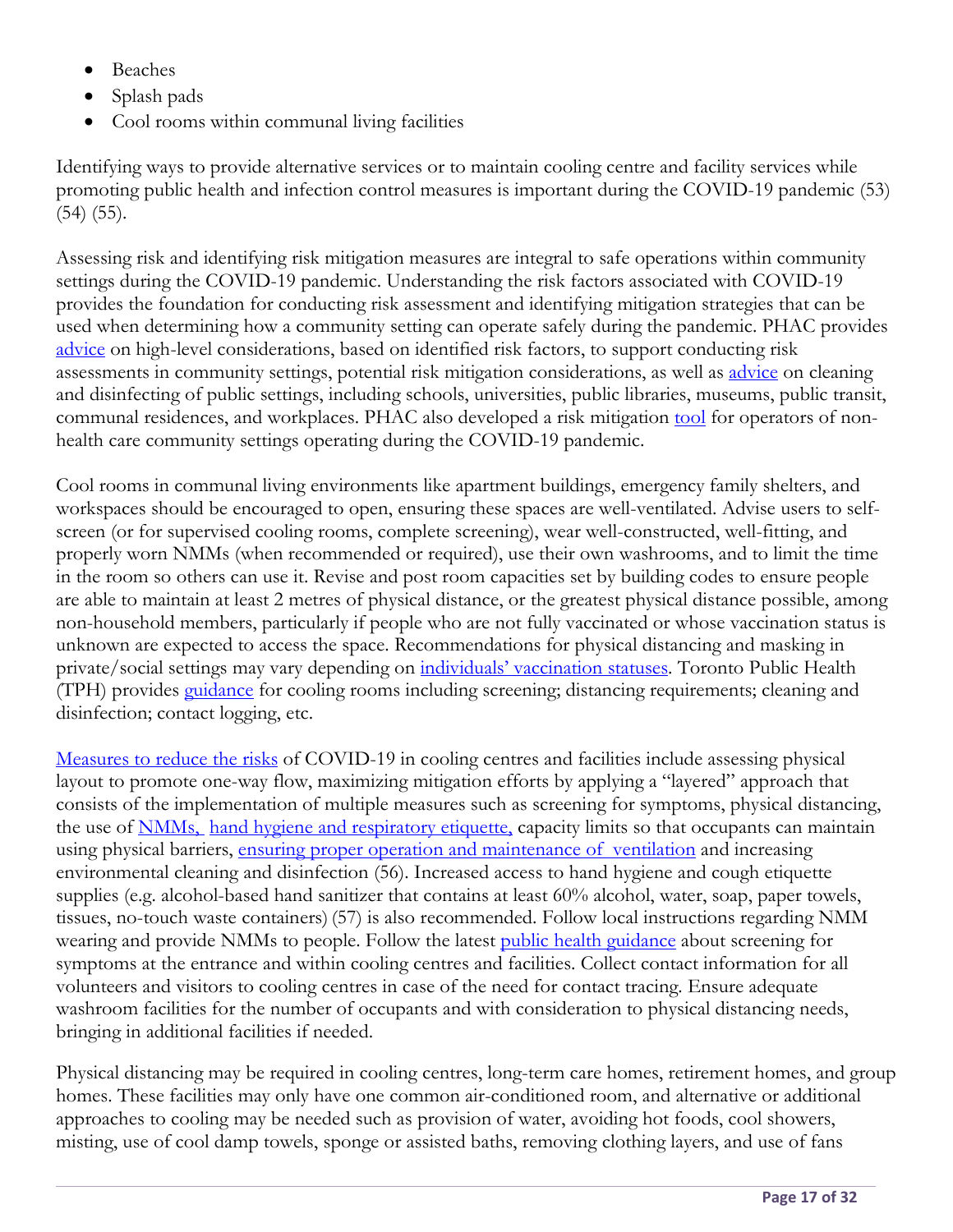The United States Centers for Disease Control and Prevention (US CDC) provides guidance on COVID-19 and cooling centres.

In some cases, cooling centres and facilities may not be accessible to groups at higher risk due to reduced public transit operations, cognitive impairment, mobility limitations, safety concerns, or location. Health authorities should consider additional cooling services access options such as opening temporary cooling centres in higher-risk neighbourhoods, working with landlords to provide cooling options for people at higher risk and assessing whether closed buildings like businesses can be used as temporary cooling centres (20). If access to cooling centers involve the transportation of at-risk people to the site, implement protective measures for the transportation service.

A heat-stressed individual suffering from heat exhaustion or heat syncope may be mistaken for someone with a fever associated with COVID-19. It is important that the person is monitored until hyperthermia subsides by letting them rest in a cool place for 30 minutes (58). If symptoms persist, seek medical advice immediately (54).

Consider training cooling centre staff in first aid, infection control and prevention, and use of personal protective equipment. Local or regional health authorities may provide their own guidance for assessing and managing risks to health from heat in cooling centres during the pandemic. The British Columbia Centre for Disease Control (BC CDC) provides *guidance* on implementing COVID-19 assessments and options for physical distancing in cooling centres.

As some cooling options may not be available in some locations or have reduced capacity due to COVID-19, health authorities may need to plan for more clients than normal, presenting challenges where physical distancing is required. Public health officials should consider opening additional locations where possible to maintain physical distancing.

Where communities face short or longer-term restrictions on operating cooling centres and facilities, health authorities may wish to communicate other existing measures for staying cool at home including:

- Closing blinds to reduce indoor heat
- Spending time in a basement
- Staying hydrated
- Using a fan (not in the presence of an infected person unless the person is alone in an isolated room with room with a high volume of outside air exchange (49))
- Taking a cool shower
- Misting
- Taking a sponge or assisted bath
- Using damp wet towels
- Avoiding hot meals
- Reducing use of heat generating electrical appliances
- Removing clothing layers (47)

#### **3.4 Education and outreach**

Given the potential overlap in risk factors for extreme heat and COVID-19 coupled with the pandemic environment of fear and uncertainty, it is important for public health authorities to provide reliable and actionable information on taking protective measures from both heat stress and COVID-19 (4).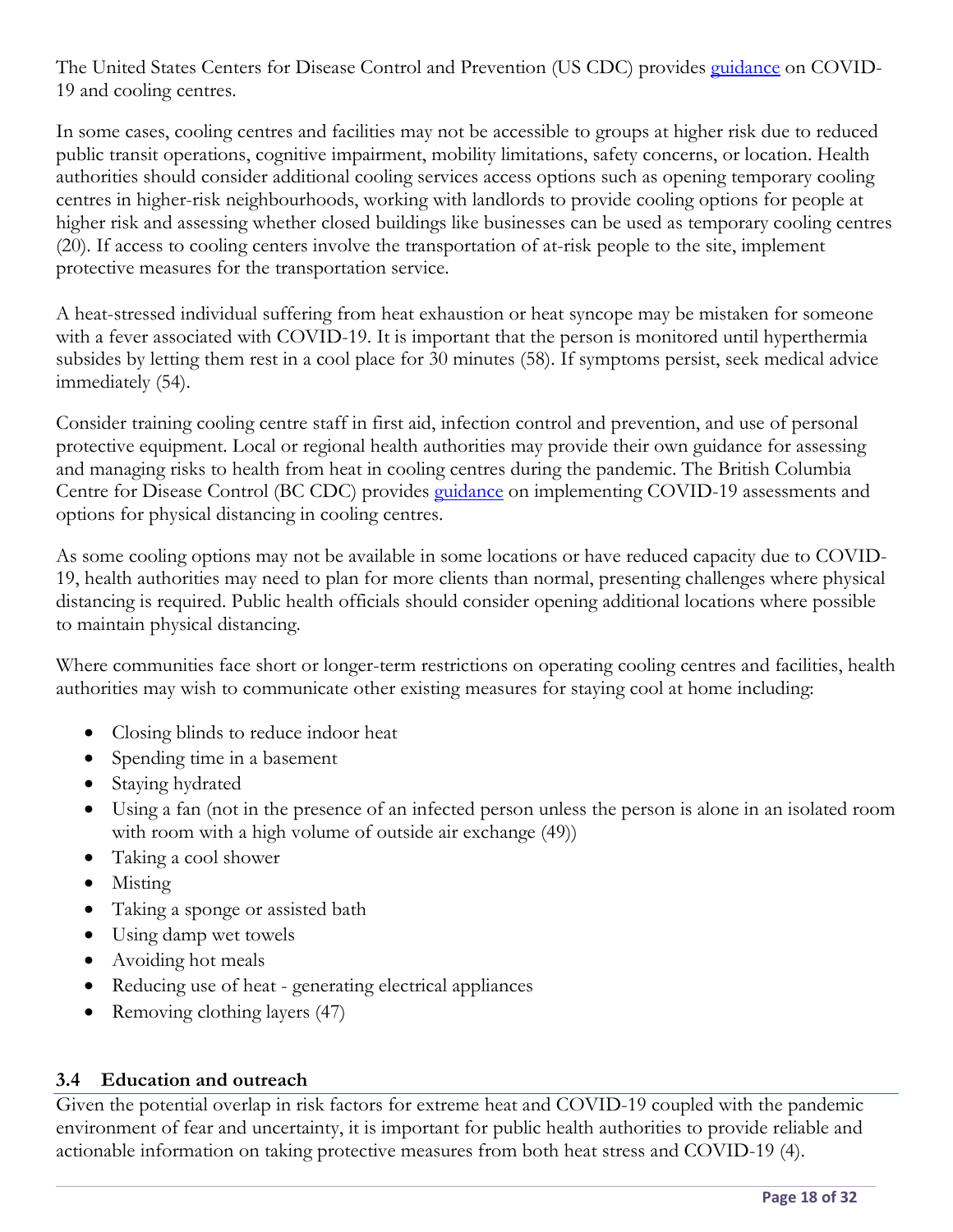Communication products should meet the needs of linguistically and culturally diverse communities including First Nations, Métis, and Inuit peoples. Modes of communication should consider accessibility across a range of groups, technological abilities, availability of technological services, and preferred methods of communication.

Public health authorities need to provide the following community cooling centre guidance for people seeking respite from extreme heat:

- Hours of operation
- Occupancy limits
- Availability of NMMs and requirements for NMM use
- Screening policies for people who are ill, in isolation, or in quarantine
- Mitigation measures (i.e. physical distancing measures, promotion of personal preventive practices, screening, ventilation, enhanced cleaning/disinfecting protocols, NMM, etc.)

It is important to align messages on extreme heat and COVID-19 as much as possible. Public health authorities should consider how heat messages may be interpreted by the public or acted upon differently during the COVID-19 pandemic. New messaging may be required to protect individuals from extreme heat in a context where risk perception may have changed (such as people exposing themselves to extreme heat when seeking reprieve from physical isolation) or where misinformation or incorrect information is prevalent. For example, there is no evidence that exposure to the sun or high temperatures prevents or cures COVID-19 (59).

Public perception of the high risk involved in visiting health facilities due to COVID-19 may prevent people from seeking medical attention for heat illness (4), resulting in impacts to health. Public health officials may wish to update communications materials to remind people of the necessity of seeking medical attention for themselves or loved ones during extreme heat events, including contacting telehealth services to seek medical advice. Public health officials can remind the public that health care facilities have taken required measures to prevent COVID-19 spread.

Due to limited access to child and home-based care, the potential for long line-ups, and risk of infection, people providing care for children or elderly family members may face greater uncertainty when determining whether or not to leave those in their care unattended in vehicles or to have them accompany them into stores or other facilities. Public health authorities should communicate the significant health risks of such actions and that individuals requiring care should never be left unattended in vehicles, especially during the summer months.

#### **3.5 Health Care Delivery and Health Care Workers and other Essential Workers**

Extreme heat events and COVID-19 can place great stress on health and social services, which can impact efforts to protect health (4); proactively planning for the potential of cumulative pressures to staff, facilities, and operations, before and during the heat season, is therefore necessary. It is recommended to review existing occupational health and safety plans, or develop new ones, with these considerations.

Some health care or health-supporting facilities in Canada (e.g., hospitals, health clinics, long-term care facilities) have limited air conditioning or none at all. Alternative measures for reducing indoor heat should be explored where possible (e.g., using window blinds during hotter parts of the day, opening of cooling rooms). Such actions may need to consider implications for maintaining COVID-19 infection control (e.g., the potential impacts of opening windows or use of fans to circulate cool air on virus transmission). PHAC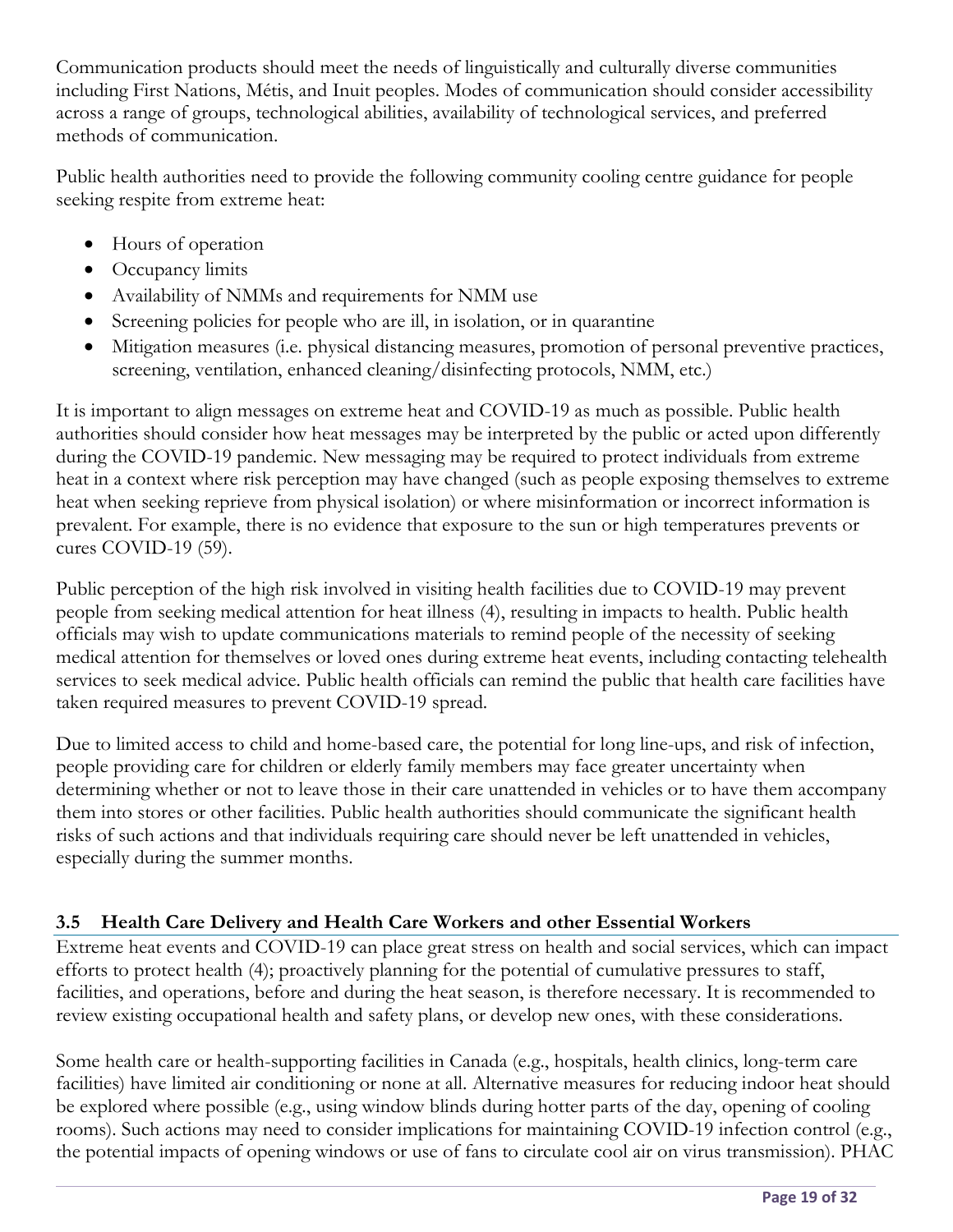provides advice for COVID-19 related to community-based measures (e.g., congregate living settings, businesses and workplaces, child and youth settings, community gathering spaces or settings, outdoor spaces and public transportation) as well as *advice* for home care settings, outpatient and ambulatory settings and long-term care homes. The INSPQ provides guidance on COVID-19 and indoor health care environments including the use of ventilation systems, air conditioning, and fans.

Health care workers and community care workers (e.g., assisted living support in private homes) required to wear additional PPE (e.g., gowns and medical masks) due to COVID-19 may face risks from heat stress, particularly in facilities and residences that may not be air conditioned. To reduce risks, provide direction on how to minimize increases in body core temperature at work and improve thermal tolerance through acclimatization and physical activity (i.e. improved fitness). It is important to inform workers of heat health risks and heat illness prevention strategies, so that workers can identify heat strain in themselves, coworkers, and those under their care (60).

The Canadian Centre for Occupational Health and Safety's advice for NMM wearing and heat stress is "If performing heavy tasks or working in a hot / humid environment, workers who are wearing a mask may experience heat stress sooner than otherwise. This issue can be resolved under the existing workplace heat stress control program. Workers may require more frequent rest or water breaks" (61).

#### **3.6 Built Environment and Outdoor Spaces**

Access to pools, beaches, and green spaces like parks and gardens may be limited at times during the COVID-19 pandemic, depending on local public health recommendations and restrictions, and could affect the ability of those without air conditioning to escape extreme heat. Public health authorities may need to evaluate the benefits of these outdoor spaces for heat relief compared to any risks of COVID-19 transmission, especially in the context of uncertainty, as risks can quickly change. Base these evaluations on the local context, conditions, and considerations.

Making outdoor spaces and venues available for cooling requires additional consideration of factors that may reduce the risk of COVID-19 transmission such as:

- Capacity limits, NMM policies, physical distancing, and hand hygiene measures in indoor public facilities
- Availability of cleaning compounds and disinfectants used to ensure cleanliness of changing rooms and bathrooms in parks
- Limiting access to high-touch surfaces such as playgrounds, gym equipment, and water fountains
- Increased communication and signage (4).

PHAC has developed a risk mitigation tool for operators of non-health care community settings the public can access during the COVID-19 pandemic. INSPQ provides *guidance* on opening community gardens safely, and a guidance update on all outdoor activities.

In some cases, outdoor spaces like temporary shade structures outside businesses where people may need to stand in line, or urban parks, may be effective means of providing relief from the heat, particularly for groups that may live in areas with fewer cooling options. Decisions to open existing or create new outdoor cool spaces should incorporate equity considerations (62). For example, neighbourhoods with lower socioeconomic status are at increased risk of extreme heat and have less access to green spaces (4).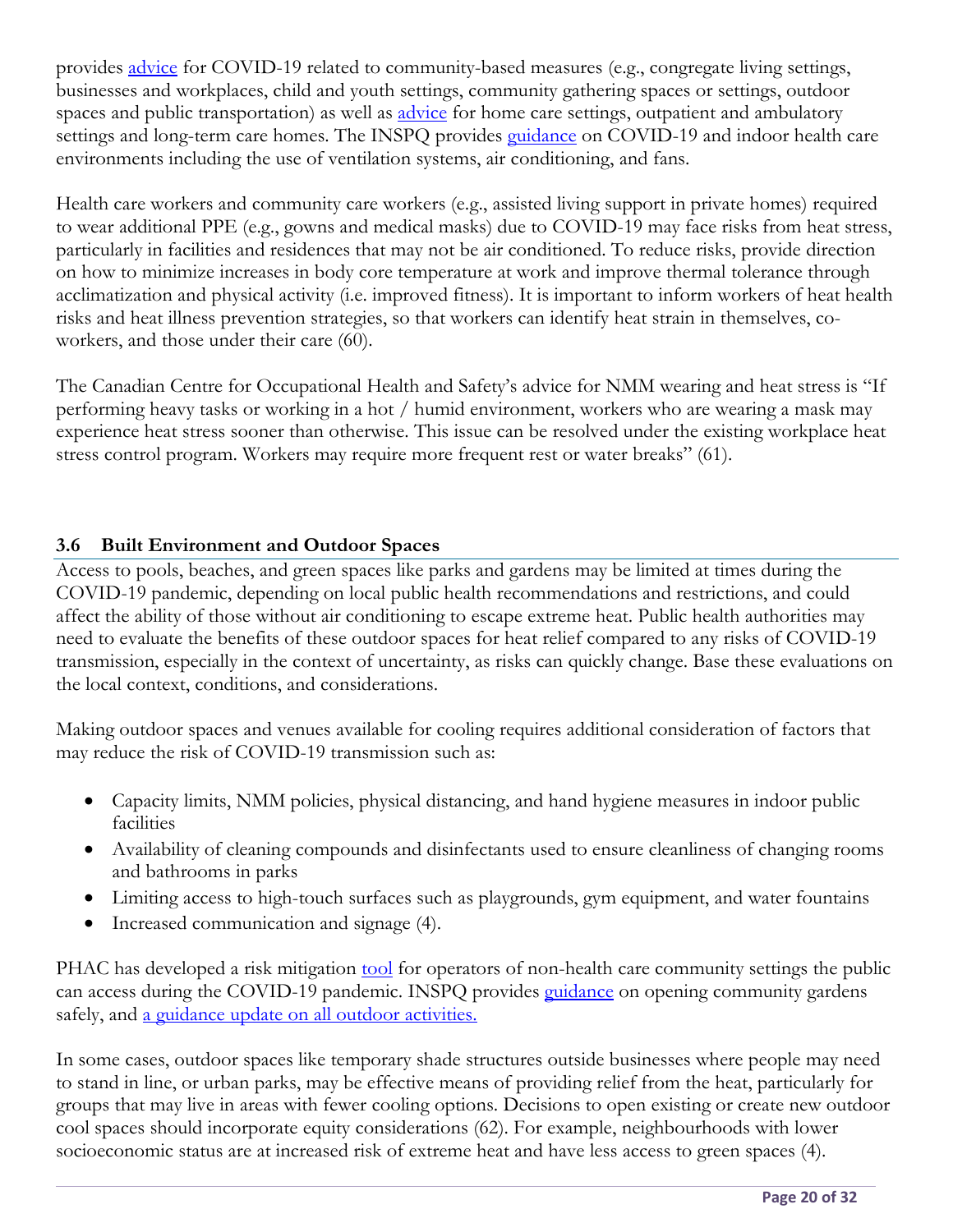With more people working from home using air conditioners, fluctuations in electricity demand and supply could disrupt electricity networks in some communities. Ensuring all residents have access to information on how to keep cool and healthy with low-tech options in the absence of air conditioning may help prepare communities for this risk. This will be particularly important if other options for cooling are not available to them because of the COVID-19 outbreak.

The COVID-19 pandemic may create new and unanticipated situations that increase risks from extreme heat like standing in long line-ups in hot and sunny conditions without shade or water, or sitting in dangerously hot cars during drive-through and drive-in events like religious ceremonies, movies, and concerts when vehicles are turned off. Health authorities should consider developing public messages to reduce such risks, including reminders to wear a hat, bring an umbrella, and stay hydrated when standing in line.

Health authorities may also advise businesses and other facility operators to provide shade (plastic covered walkways with open sides to ensure proper ventilation), chairs, water and, where possible, adopt approaches that avoid physical line-ups, like booking appointments. If such approaches are adopted, equity of access should also be considered, ensuring that all clients be able to book ahead. Line attendants or first aid volunteers can identify people at risk and permit them advanced entry into the facility.

As understanding of overlapping vulnerabilities to COVID-19 and extreme heat in a changing climate evolves, and measures are implemented to make communities healthier and safer, public health authorities should evaluate these actions and share learnings with partners. COVID-19 also highlights the need the establish heat-resilient communities by design, and the opportunity for public health authorities to contribute via healthy built environment programming; providing advice to municipalities, local governments and Indigenous communities on implementing more permanent heat and infectious disease prevention and mitigation approaches such as large outdoor physically and culturally safe cool spaces. Also, the creation of COVID-19 public health tables may provide opportunities to continue conversations about planning healthy and livable environments, including improving indoor air quality and healthy outdoor spaces. Finally, emerging evidence that some COVID-19 patients experience long term health impacts on respiratory, neurological (63) and renal systems (64) suggests the importance of further study about whether or not infection with SARS-CoV-2 increases the risk of extreme heat.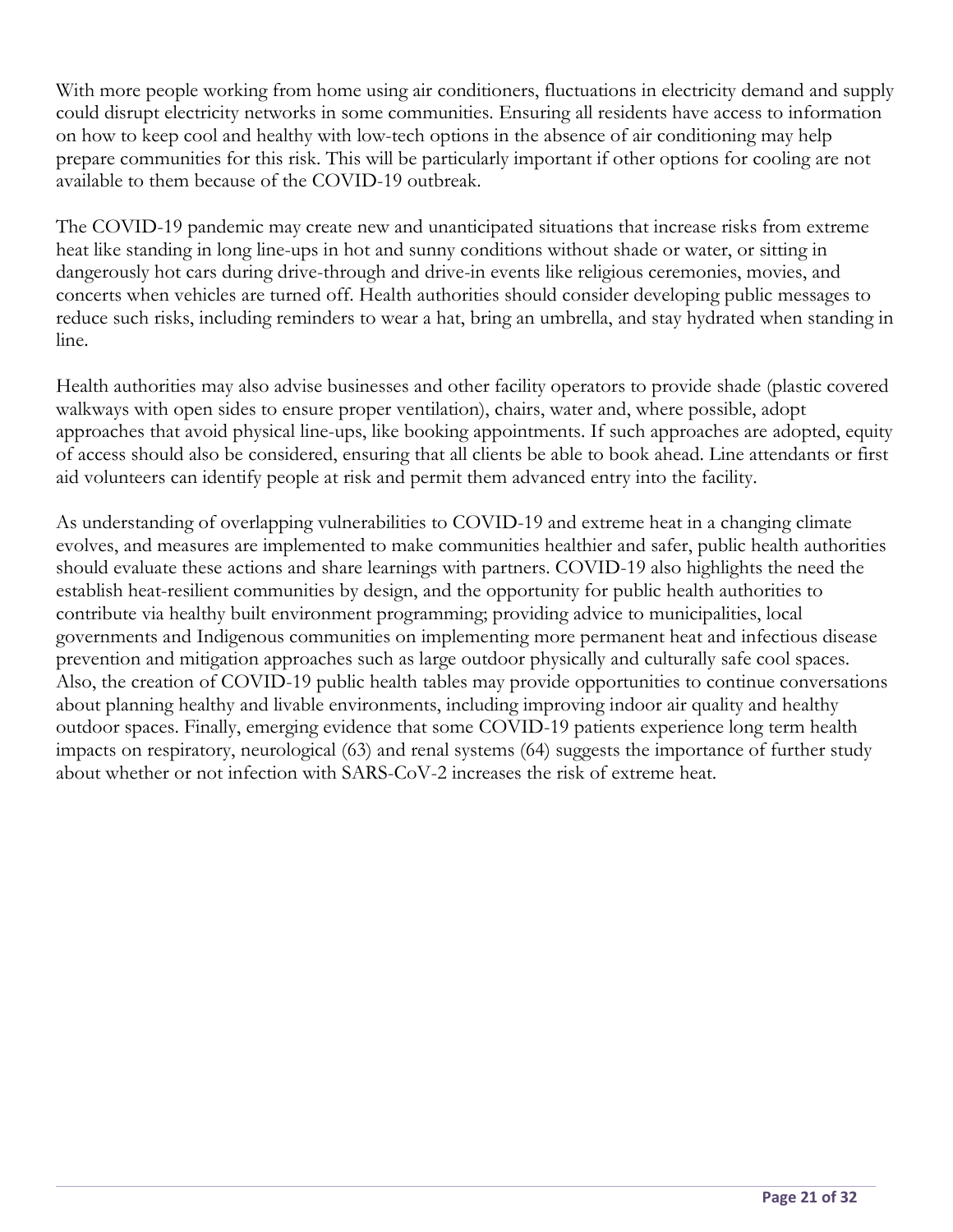#### **4 Resources**

#### **4.1 Heat Health and Air Quality Resources**

Health Canada. 2020. *Guidance for Cleaner Air Spaces during Wildfire Smoke Events.*  https://www.canada.ca/en/health-canada/services/publications/healthy-living/guidance-cleaner-airspaces-during-wildfire-smoke-events.html

Health Canada. 2020. *Wildfire smoke and your health.* https://www.canada.ca/en/environment-climatechange/services/air-quality-health-index/wildfire-smoke/wildfire-smoke-health.html

Health Canada. 2011. *Acute Care During Extreme Heat: Recommendations and Information for Health Care Workers* https://www.canada.ca/en/health-canada/services/environmental-workplace-health/reportspublications/climate-change-health/acute-care-extreme-heat-recommendations-information-health-careworkers-fact-sheet-health-canada-2011.html

Health Canada. 2011*. Extreme Heat Events Guidelines: Technical Guide for Health Care Workers* https://www.canada.ca/en/health-canada/services/environmental-workplace-health/reportspublications/climate-change-health/extreme-heat-events-guidelines-technical-guide-health-careworkers.html

Health Canada. 2012*. Heat Alert and Response Systems to Protect Health: Best Practices Guidebook* https://www.canada.ca/en/health-canada/services/environmental-workplace-health/reportspublications/climate-change-health/heat-alert-response-systems-protect-health-best-practicesguidebook.html

Health Canada. 2011. *Communicating the Health Risks of Extreme Heat Events* https://www.canada.ca/en/health-canada/services/environmental-workplace-health/reportspublications/climate-change-health/communicating-health-risks-extreme-heat-events-toolkit-publichealth-emergency-management-officials-health-canada-2011.html

#### **4.2 Extreme Heat and COVID-19 Resources**

World Health Organization EURO. 2020. *Health advice for hot weather during the COVID-19 outbreak*. https://who.canto.global/pdfviewer/viewer/viewer.html?v=coronavirus&portalType=v%2Fcoro navirus&column=document&id=541qquo4ah1tnee5fe8c43uj0k&suffix=pdf Aussi disponible en français ici: https://who.canto.global/v/coronavirus/s/J1486?viewIndex=0.

Santé Montreal. 2020. *QUOI FAIRE QUAND IL FAIT TRÈS CHAUD?* https://santemontreal.qc.ca/chaleur/. Also available in English: https://santemontreal.qc.ca/en/heat/

Ottawa Public Health. 2021. *Beat the Heat 2021 / Combattez la chaleur 2021*. Bilingual / Bilingue. https://www.ottawapublichealth.ca/en/public-health-topics/resources/Documents/Beat-the-Heat\_BIL.pdf

City of Toronto. 2021. *Tips to Beat the Heat* . (Only available in English). https://www.toronto.ca/wpcontent/uploads/2021/05/8e25-Tips-to-Beat-Heat-May-2021-letter-poster.pdf

Global Heat Health Information Network. 2020. *Q&A: How can residents stay cool at home when they lack air conditioning?* (Only available in English). http://www.ghhin.org/heat-and-covid-19/low-tech-cooling.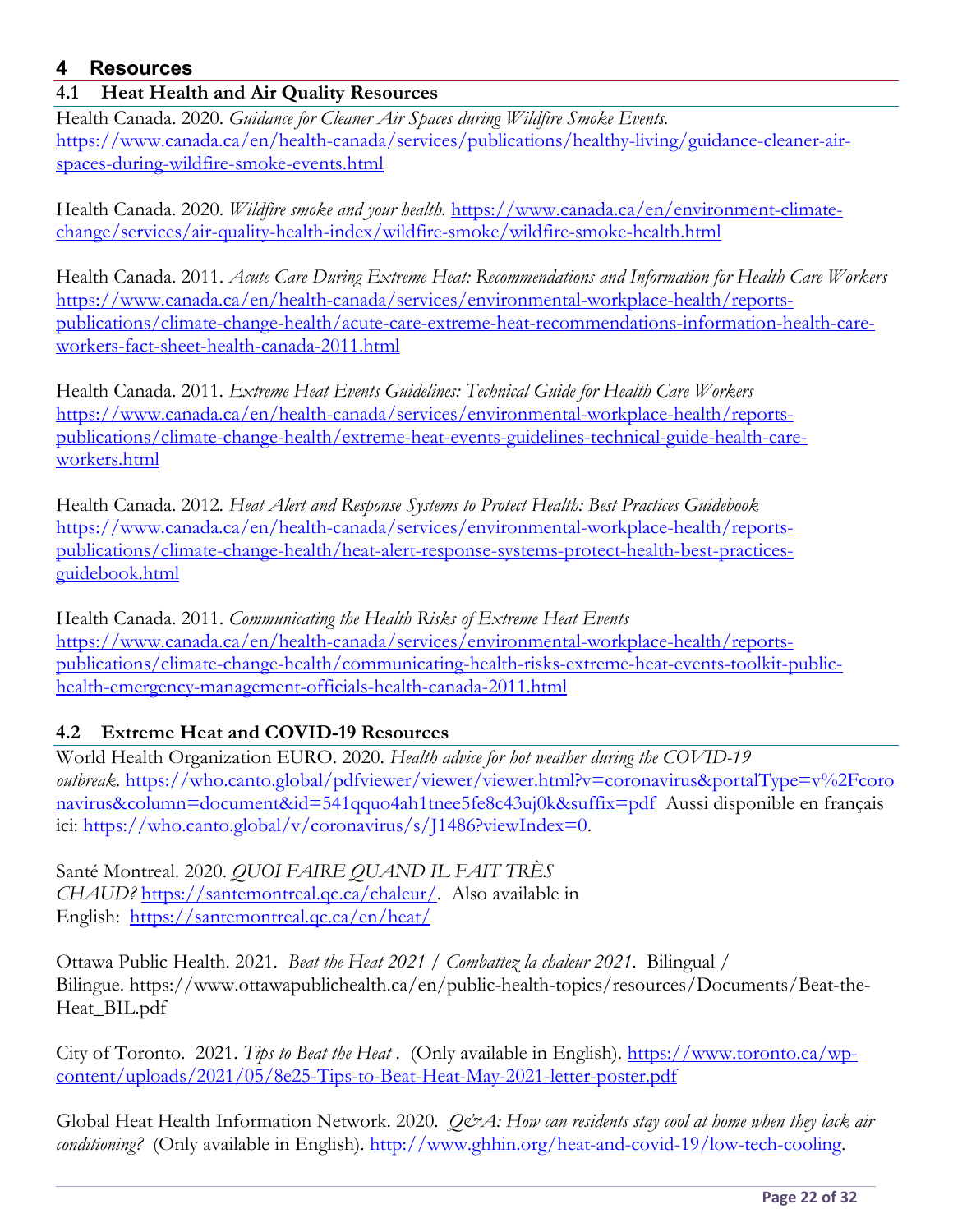Global Heat Health Information Network. 2020. *Q&A: How can I carry out public outreach on heatwaves during the COVID-19 pandemic*. (Only available in English). http://www.ghhin.org/heat-and-covid-19/outreach.

Global Heat Health Information Network. 2020. *O&A: What social services should be mobilized to deal with combined risks of hot weather and COVID-19?* (Only available in English). http://www.ghhin.org/heat-and-covid-19/social-services.

Global Heat Health Information Network. 2020. Q&A: Which people are the most vulnerable to both heat stress *and COVID-19?* (Seulement disponible en anglais). http://www.ghhin.org/heat-and-covid-19/vulnerability.

Global Heat Health Information Network. 2020. *Q&A: How can health workers and other responders manage heat stress while wearing personal protective equipment (PPE)?* (Only available in English). http://www.ghhin.org/heat-and-covid-19/PPE.

Global Heat Health Information Network. 2020. *Q&A: I run a health/care facility*. How can I protect staff from *heat strain and heat-related illness?.* (Only available in English). http://www.ghhin.org/heat-and-covid-19/health-workers

Health Canada. 2020. *Wildfire smoke and your health*. https://www.canada.ca/en/environment-climatechange/services/air-quality-health-index/wildfire-smoke/wildfire-smoke-health.html

Hein Daanen, Stephan Bose-O'Reilly , Matt Brearley , D. Andreas Flouris , Nicola M. Gerrett , Maud Huynen , Hunter M. Jones , Jason Kai Wei Lee , Nathan Morris , Ian Norton , Lars Nybo , Elspeth Oppermann , Joy Shumake-Guillemot & Peter Van den Hazel. 2020. *COVID-19 and thermoregulation-related problems: Practical recommendations*. (Only available in English). *Temperature*, DOI: 10.1080/23328940.2020.1790971.

Institut national de santé publique du Québec. 2020. *COVID-19: Adaptation of public health recommendations for extreme heat in accordance with physical distancing recommendations* https://www.inspq.qc.ca/en/publications/3024-extreme-heat-physical-distancing-adaptation-of-PHrecommendations-covid19

United States Centers for Disease Control (CDC). 2020. *Employer Information for Heat Stress Prevention during the COVID-19 Pandemic.* (Only available in English). https://www.cdc.gov/coronavirus/2019 ncov/community/organizations/heat-stress-employers.html

#### **4.2.1 Cooling Centres**

British Columbia Centres for Disease Control (BC CDC). 2020. *Guidance for community cooling centres in the context of COVID-19.* (Only available in English). http://www.bccdc.ca/Health-Info-Site/Documents/Guidance-for-Cooling-Centres-COVID-19.pdf

United States Centre for Disease Control (CDC). 2020. *COVID-19 and Cooling Centers*. (Only available in English). https://www.cdc.gov/coronavirus/2019-ncov/php/cooling-center.html

Global Heat Health Information Network. 2020. *Q&A: How should cooling centres be managed during the COVID-19 pandemic?* Only available in English / Seulement disponible en anglais. http://www.ghhin.org/heat-and-covid-19/cooling-centres.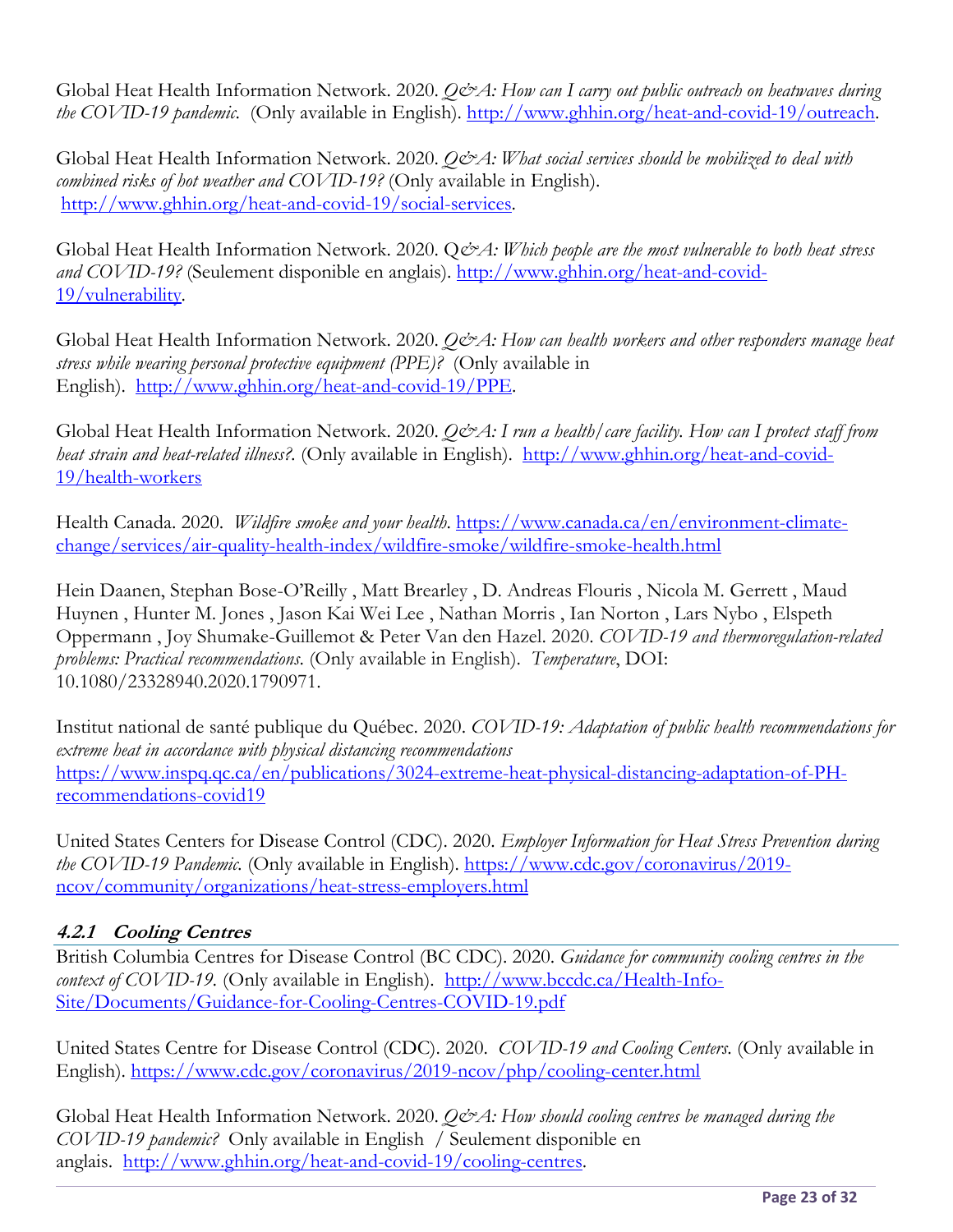Institut national de santé publique du Québec. 2020. *Adaptation of Public Health Recommendations for Extreme Heat in Accordance with Physical Distancing Recommendations.*

https://www.inspq.qc.ca/sites/default/files/publications/3024-extreme-heat-physical-distancingadaptation-of-PH-recommendations-covid19.pdf

Global Heat Health Information Network. 2020.*Q&A: Is it safe to use outdoor public spaces for cooling? If so,* how? (Only available in English). http://www.ghhin.org/heat-and-covid-19/outdoor-cool-spaces.

Toronto Public Health. 2020. *COVID-19 Guidance for Cooling Rooms*. (Only available in English). https://www.toronto.ca/wp-content/uploads/2020/05/958d-COVID-19\_Fact-Sheet\_Cooling-Rooms.pdf

#### **4.3 COVID-19 Resources**

*Canada COVID-19 webpage*  https://www.canada.ca/en/public-health/services/diseases/coronavirus-disease-covid-19.html

Canadian Centre for Occupational Health and Safety. 2021. *Coronavirus (COVID-19) Tips.* https://www.ccohs.ca/covid19/faq/index.html

Institut national de santé publique du Québec. *COVID-19 : Santé au travail.* https://www.inspq.qc.ca/covid-19/sante-au-travail

Institut national de santé publique du Québec. 2021*. COVID-19: Environnement extérieur.* https://www.inspq.qc.ca/publications/3002-environnement-exterieur-covid19

National Collaborating Centre for Environmental Health*. Environmental Health Resources for the COVID-19 Pandemic*

https://ncceh.ca/environmental-health-in-canada/health-agency-projects/environmental-health-resourcescovid-19

Government of Canada. 2021. COVID-19 signs, symptoms and severity of disease: A clinician guide. https://www.canada.ca/en/public-health/services/diseases/2019-novel-coronavirus-infection/guidancedocuments/signs-symptoms-severity.html

Public Health Agency of Canada. 2021. *Reducing COVID-19 risk in community settings: A tool for operators*. https://health.canada.ca/en/public-health/services/diseases/2019-novel-coronavirus-infection/guidancedocuments/reducing-covid-19-risk-community-settings-tool-operators.html

Public Health Agency of Canada. 2021. *COVID-19: Guidance on indoor ventilation during the pandemic.* https://www.canada.ca/en/public-health/services/diseases/2019-novel-coronavirus-infection/guidancedocuments/guide-indoor-ventilation-covid-19-pandemic.html

Public Health Agency of Canada. 2021. *Individual and community-based measures to mitigate the spread of COVID-19 in Canada.* https://www.canada.ca/en/public-health/services/diseases/2019-novel-coronavirusinfection/health-professionals/public-health-measures-mitigate-covid-19.html#a4.3

Public Health Agency of Canada. 2021*. At home: using ventilation and filtration to reduce the risk of aerosol*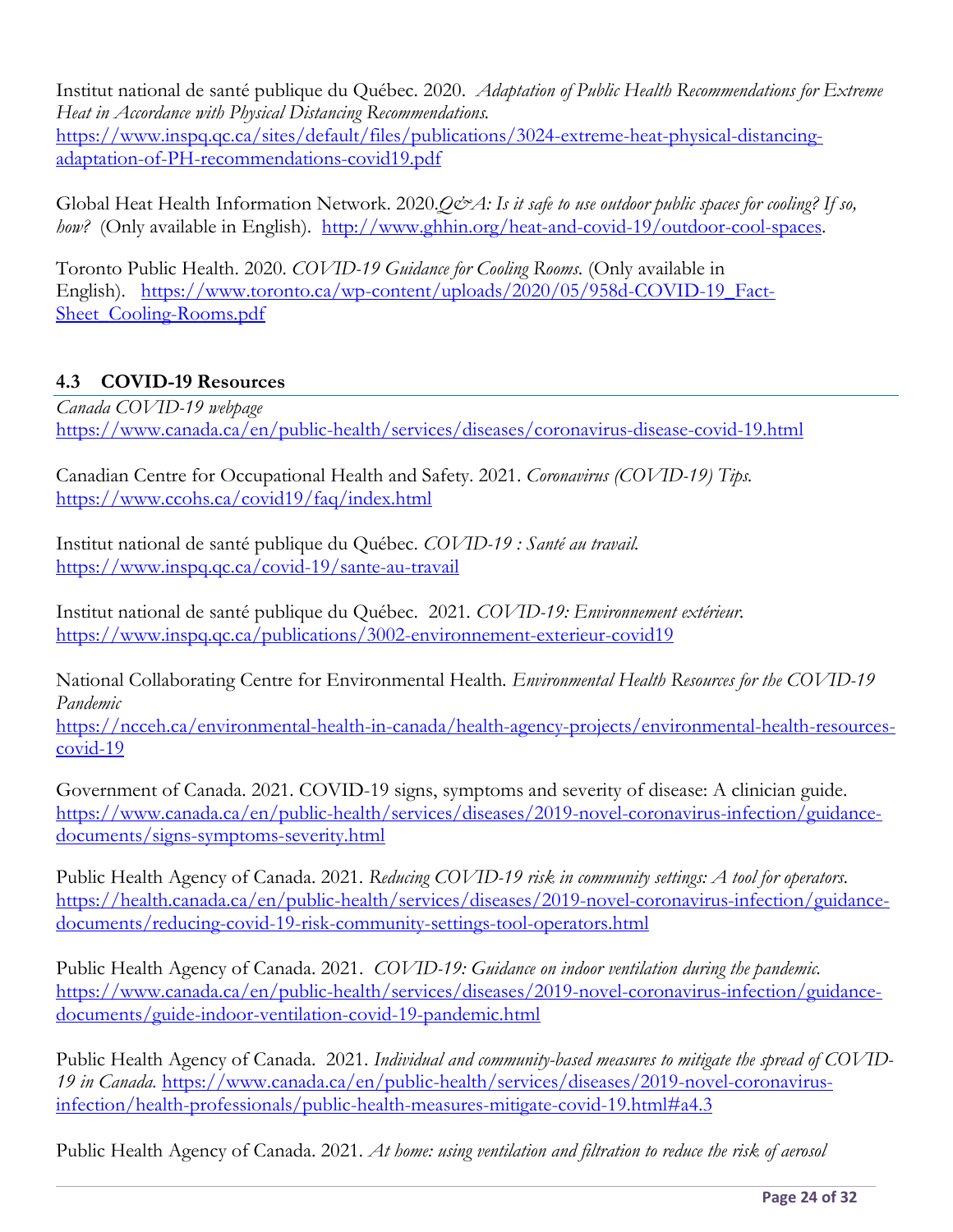*transmission of COVID-19.* https://www.canada.ca/en/public-health/services/diseases/2019-novelcoronavirus-infection/guidance-documents/guide-home-ventilation-covid-19-pandemic.html

Public Health Agency of Canada. 2021. *COVID-19: Life after vaccination*. https://www.canada.ca/en/publichealth/services/diseases/2019-novel-coronavirus-infection/awareness-resources/vaccinated-against-covid-19.html

Public Health Ontario. 2020. *The Use of Portable Fans and Portable Air Conditioning Units during COVID-19 in Long-term Care and Retirement Homes* https://www.publichealthontario.ca/-/media/documents/ncov/ltcrh/2020/08/covid-19-fans-airconditioning-ltcrh.pdf?la=en

US Centers for Disease Control and Prevention COVID-19 webpage https://www.cdc.gov/coronavirus/2019-ncov/index.html

World Health Organization COVID-19 webpage https://www.who.int/emergencies/diseases/novel-coronavirus-2019

World Health Organization. 2021. *Coronavirus disease (COVID-19): Ventilation and air conditioning*. https://www.who.int/emergencies/diseases/novel-coronavirus-2019/question-and-answers-hub/q-adetail/coronavirus-disease-covid-19-ventilation-and-air-conditioning

#### **4.4 Health Equity and COVID-19**

Karen Rideout. *Environmental public health professionals can support health equity in the time of COVID-19.*  https://ncceh.ca/content/blog/environmental-public-health-professionals-can-support-health-equitytime-covid-19

*Chief Public Health Officer of Canada's Report on the State of Public Health in Canada 2020. From risk to resilience: An equity approach to COVID-19.* https://www.canada.ca/en/public-health/corporate/publications/chiefpublic-health-officer-reports-state-public-health-canada/from-risk-resilience-equity-approach-covid-19.html

National Collaborating Centre for Determinants of Health. *Equity-informed responses to COVID-19.* https://nccdh.ca/our-work/covid-19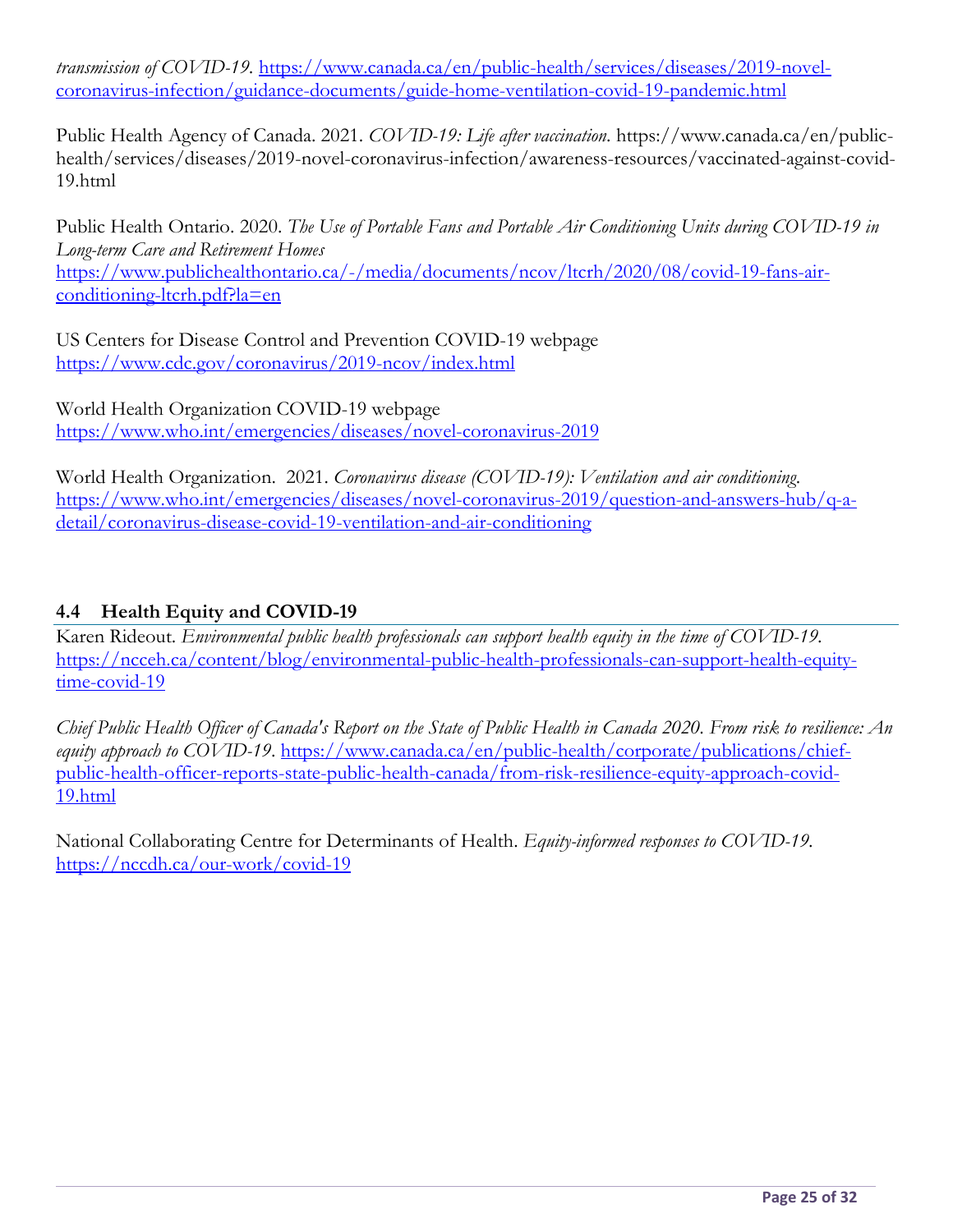#### **5 Acknowledgements**

Health Canada thanks the following people for their expert input toward development of this document.

Dr. Kristie Ebi (University of Washington) Louise Aubin (Peel Region Public Health) Dr. Glen Kenny (University of Ottawa) Martha Robinson (City of Ottawa Public Health) Céline Campagna Ph.D. (Institut national de santé publique du Québec) Dr. Tom Kosatsky (BC Centre for Disease Control) Dr. Pierre Gosselin (Institut national de santé publique du Québec) Bo Cheyne (Wellington-Dufferin-Guelph Public Health) Dr. June Cheng (University of Toronto, Department of Family and Community Medicine) Carolyn Tateishi (Health Canada) Dr. Peter Berry (Health Canada) Paddy Enright (Health Canada) Victor Gallant (Health Canada) Dr. Shawn Donaldson (Health Canada) Thilini Herath (Health Canada) Kristina McDavid (Health Canada) Rebecca Stranberg (Health Canada) Rami Yassine (Health Canada) Reviewers from Health Canada, Public Health Agency of Canada and Indigenous Services Canada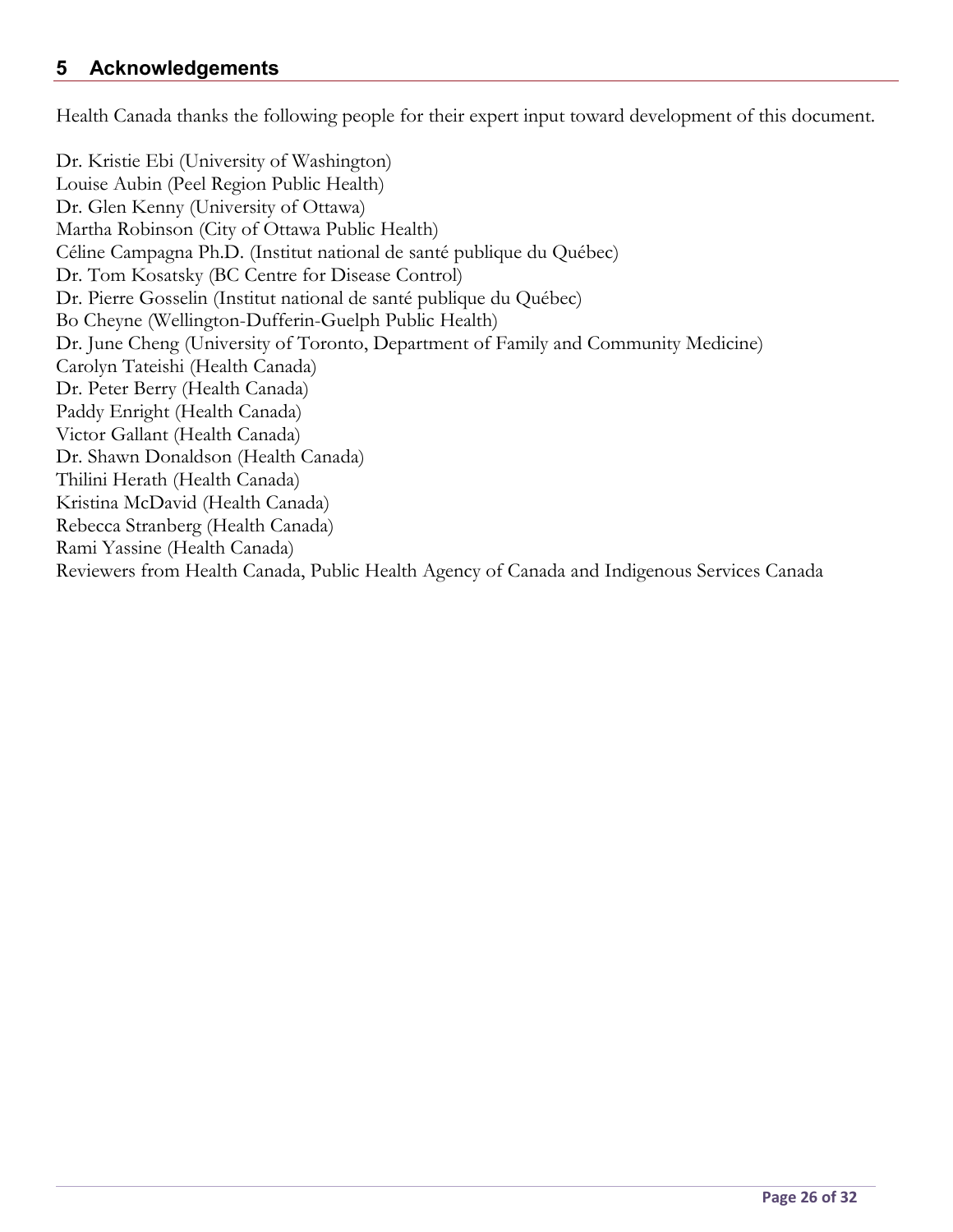#### **6 References**

1. **Guo, Yuming, et al.** Quantifying excess deaths related to heatwaves under climate change scenarios: A multi-country time series modelling study. [Online] July 31, 2018. https://pubmed.ncbi.nlm.nih.gov/30063714/.

2. **Zhang, Zuebin, et al.** Changes in Temperature and Precipitation Across Canada; Chapter 4. [Online] 2019. https://changingclimate.ca/CCCR2019/chapter/4-0/.

3. **Government of Canada.** Coronavirus disease (COVID-19). [Online] 2020. [Cited: 06 15, 2020.] https://www.canada.ca/en/public-health/services/diseases/coronavirus-disease-covid-19.html.

4. **Global Heat Health Information Network.** Technical brief: Protecting health from hot weather during the COVID-19 pandemic. [Online] 2020. http://www.ghhin.org/assets/technical-brief-COVIDand-Heat-finalv2.pdf.

5. **Berry, Peter, et al.** Human Health. [book auth.] F.J. Warren and D.S. Lemmen. *Canada in a Changing Climate: Sector Perspectives on Impacts and Adaptation.* Ottawa, ON : Government of Canada, 2014, 7, pp. 191- 232.

6. **Government of Canada.** Vulnerable populations and COVID-19. [Online] 2020. [Cited: June 15, 2020.] https://www.canada.ca/en/public-health/services/publications/diseases-conditions/vulnerablepopulations-covid-19.html.

7. **Health Canada.** Extreme Heat Events Guidelines: Technical Guide for Health Care Workers. [Online] 2011. https://www.canada.ca/en/health-canada/services/environmental-workplace-health/reportspublications/climate-change-health/extreme-heat-events-guidelines-technical-guide-health-careworkers.html.

8. *Hot weather and heat extremes.* **Ebi, Kris, et al.** Submitted.

9. *Physiological factors characterizing heat-vulnerable older adults: A narrative review.* **Meade, Robert D., et al.** 2020, Environment International, Vol. 144.

10. **Henderson, Sarah.** Summer is coming: Wildfire Smoke + COVID-19. [Online] April 21, 2020. https://ncceh.ca/content/blog/summer-coming-wildfire-smoke-covid-19.

11. **Conticini, Edoardo, Frediani, Bruno and Caro, Dario.** Can Atmospheric Pollution Be Considered a Co-Factor in Extremely High Level of SARS-CoV-2 Lethality in Northern Italy? [Online] June 2020. https://doi.org/10.1016/j.envpol.2020.114465.

12. **Stieb, Dave, et al.** An ecological analysis of long-term exposure to PM2.5 and incidence of COVID-19 in Canadian health regions. [Online] 2020. https://doi.org/10.1016/j.envres.2020.110052.

13. **Nadim, Mitra K., et al.** COVID-19-associated acute kidney injury: consensus report of the 25th Acute Disease Quality Initiative (ADQI) Workgroup. [Online] 2020. https://doi.org/10.1038/s41581-020- 00356-5.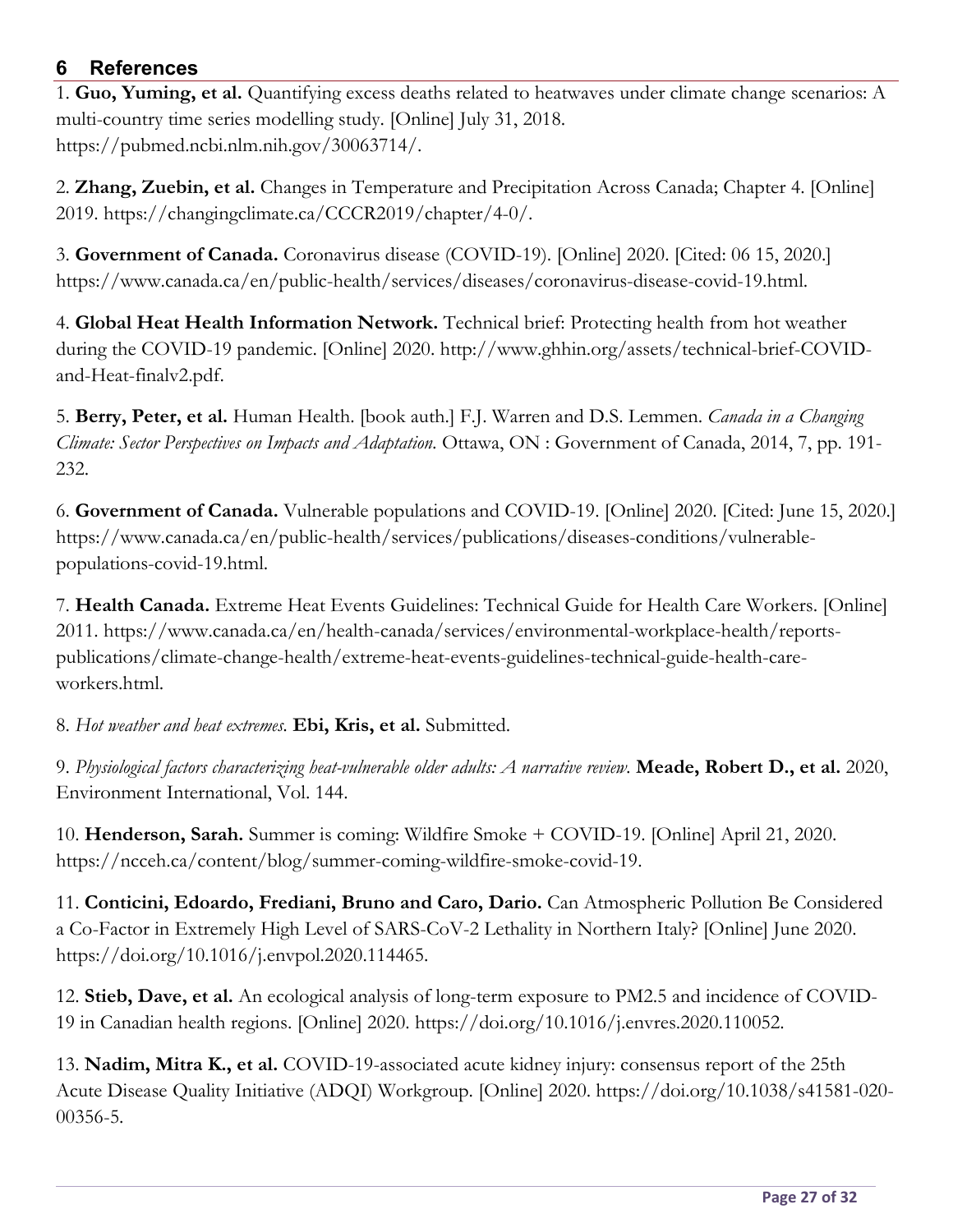14. **World Health Organization (WHO) Regional Office for Europe.** Health advice for hot weather during the COVID-19 outbreak. [Online] May 8, 2020. [Cited: June 15, 2020.] https://who.canto.global/b/GS3F2.

15. *Increased risk of COVID‐19 infection and mortality in people with mental disorders: analysis from electronic health records in the United States.* **Wang, QuanQiu, Xu, Rong and Volkow, Nora D.** 1, World Psychiatry, Vol. 20, pp. 124-130.

16. *Temperature-related deaths in people with psychosis, dementia and substance use.* **Page, Lisa A., et al.** 2012, The British Journal of Psychiatry, Vol. 200, pp. 485-490.

17. *Prognostic Factors in Heat Wave-Related Deaths : A Meta-analysis.* **Bouchama, Abderrezak, et al.** 20, 2007, JAMA Internal Medicine, Vol. 167, pp. 2170-2176.

18. *6-month neurological and psychiatric outcomes in 236 379 survivors of COVID-19: a retrospective cohort study using electronic health records.* **Taquet, Maxime, et al.** 2021, The Lancet Psychiatry.

19. *Associations between high ambient temperatures and heat waves with mental health outcomes: A systematic review.*  **Thompson, R., et al.** 2018, Public Health, Vol. 161, pp. 171-191.

20. **Global Heat Health Information Network (GHHIN).** Heat & COVID-19: Q&A Series. [Online] May 22 2020, 2020. [Cited: June 15, 2020.] https://ghhin.org/heat-and-covid-19.

21. **Health Canada.** Heat alert and response systems to protect health: Best practices guidebook. [Online] 2012. https://www.canada.ca/en/health-canada/services/environmental-workplace-health/reportspublications/climate-change-health/heat-alert-response-systems-protect-health-best-practicesguidebook.html.

22. **Government of Canada.** Long-Term Care and COVID-19. [Online] June 30, 2020. [Cited: June 11, 2021.] https://www.ic.gc.ca/eic/site/063.nsf/eng/h\_98049.html.

23. **Joe, L., Hoshiko, S., Dobraca, D., Jackson, R., Smorodinsky, S., Smith, D., et al.** Mortality during a large-scale heat wave by place, demographic group, internal and external causes of death, and building climate zone. [Online] March 9, 2016. https://dx.doi.org/10.3390%2Fijerph13030299.

24. **Lamothe, F., Roy, M., & Racine-Hamel, S.** Vague de chaleur à l'été 2018 à montréal - Enquête épidémiologique. (Only available in French). [Online] 2019.

https://santemontreal.qc.ca/fileadmin/user\_upload/Uploads/tx\_asssmpublications/pdf/publications/En quete\_epidemiologique\_-

\_Vague\_de\_chaleur\_a\_l\_ete\_2018\_a\_Montreal\_version15mai\_EUSHV\_finale.pdf.

25. **Health Canada.** Acute Care During Extreme Heat: Recommendations and Information for Health Care Workers. [Online] 2011. https://www.canada.ca/en/health-canada/services/environmentalworkplace-health/reports-publications/climate-change-health/acute-care-extreme-heat-recommendationsinformation-health-care-workers-fact-sheet-health-canada-2011.html.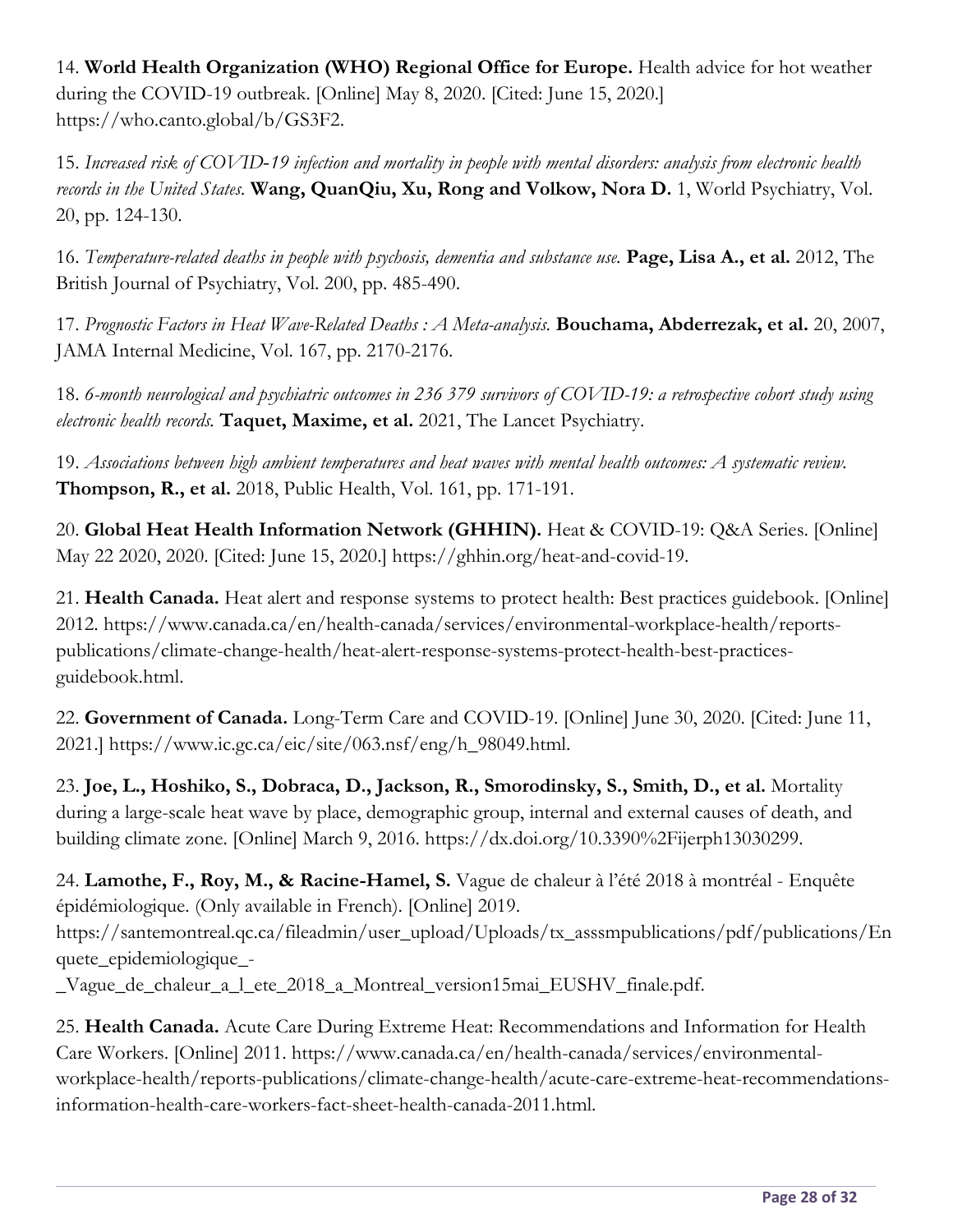26. *Taking the Heat: Potential Fetal Health Effects of Hot Temperatures.* **Konkel, Lindsey.** https://doi.org/10.1289/EHP6221, 2019, Environmental Health Perspectives.

27. **Power, Tamara, et al.** COVID‐19 and Indigenous Peoples: An imperative for action. [Online] 05 15, 2020. https://doi.org/10.1111/jocn.15320.

28. **Statistics Canada.** The housing conditions of Aboriginal people in Canada. [Online] 2017. https://www12.statcan.gc.ca/census-recensement/2016/as-sa/98-200-x/2016021/98-200-x2016021 eng.pdf.

29. **Employment and Social Development Canada.** Everyone Counts 2018: Highlights - Report. [Online] 08 31, 2020. https://www.canada.ca/en/employment-socialdevelopment/programs/homelessness/reports/highlights-2018-point-in-time-count.html#3.4.

30. **Toronto Public Health.** COVID-19 infection in Toronto: Ethno-racial identity and income. [Online] 2020. https://www.toronto.ca/home/covid-19/covid-19-latest-city-of-toronto-news/covid-19-status-ofcases-in-toronto/.

31. **Rocha, Roberto, Shingler, Benjamin and Montpetit, Jonathan.** Montreal's poorest and most racially diverse neighbourhoods hit hardest by COVID-19, data analysis shows. [Online] June 11, 2020. https://www.cbc.ca/news/canada/montreal/race-covid-19-montreal-data-census-1.5607123.

32. **Ottawa Public Health.** Report: COVID-19 and Racial Identity in Ottawa. [Online] 2020. https://www.ottawapublichealth.ca/en/reports-research-and-statistics/resources/Documents/covid-19/Special-Focus/Report---COVID-19-and-Racial-Identity-in-Ottawa-2020.pdf.

33. **Gronlund, C.** Racial and socio-economic disparities in heat-related health effects and their mechanisms: a review. [Online] September 1, 2014. https://doi.org/10.1007/s40471-014-0014-4.

34. *Cumulative air pollution indicators highlight unique patterns of injustice in urban Canada.* **Giang, Amanda and Castellani, Kaitlin.** 12, 2020, Environmental Research Letters, Vol. 15.

35. *Disparities in Distribution of Particulate Matter Emissions Sources by Race and Poverty Status.* **Mikati, Ihab, et al.** 2018, American Journal of Public Health, pp. 480-485.

36. *Severe air pollution links to higher mortality in COVID-19 patients: The "double-hit hypothesis".* **Frontera, Antonio, et al.** 2, 2020, Journal of Infection, Vol. 81, pp. 255-259.

37. **Centers for Disease Control and Prevention.** COVID-19 Considerations for Cleaner Air Shelters and Cleaner Air Spaces to Protect the Public from Wildfire Smoke. [Online] 2021. https://www.cdc.gov/coronavirus/2019-ncov/php/cleaner-air-shelters.html.

38. **World Health Organization.** Protecting Health from Climate Change: Vulnerability and Adaptation Assessment. [Online] 2013. http://apps.who.int/iris/handle/10665/104200.

39. **Ebi, K.L., et al.** Stress testing the capacity of health systems to manage climate change-related shocks and stresses. [Online] October 26, 2018. https://doi.org/10.3390/ijerph15112370.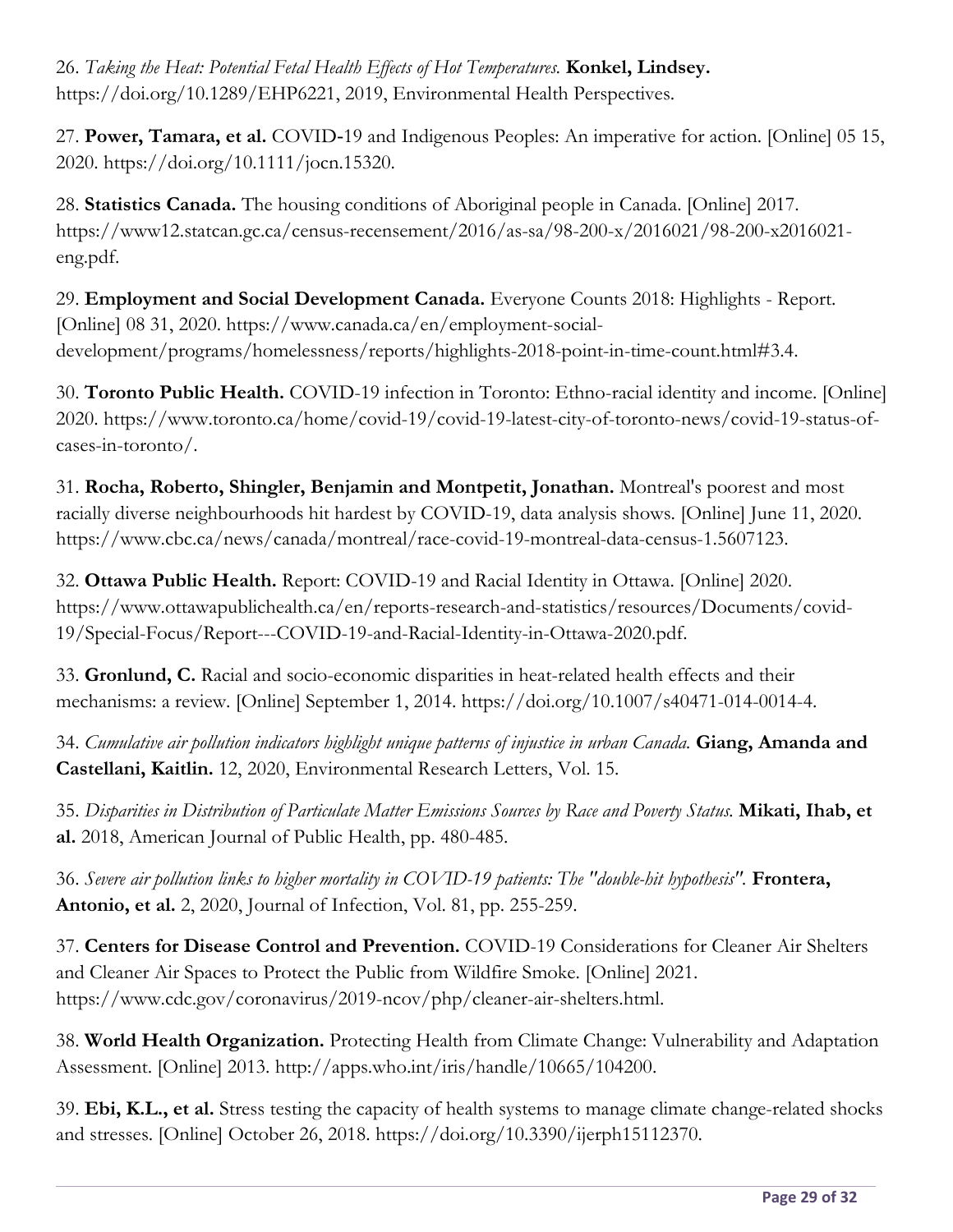40. **Ebi, K.L., Hasegawa, T., Hayes, K., Monaghan, A., Paz, S., Berry, P.** Health risks of warming of 1.5 ◦C, 2 ◦C, and higher, above pre-industrial temperatures. [Online] 2018. https://iopscience.iop.org/article/10.1088/1748-9326/aac4bd/pdf.

41. **Health Canada.** Communicating the Health Risks of Extreme Heat Events: Toolkit for Public Health and Emergency Management Officials. [Online] 2011. https://www.canada.ca/en/healthcanada/services/environmental-workplace-health/reports-publications/climate-changehealth/communicating-health-risks-extreme-heat-events-toolkit-public-health-emergency-managementofficials-health-canada-2011.html.

42. —. Extreme heat: heat waves. [Online] 2020. https://www.canada.ca/en/health-canada/services/sunsafety/extreme-heat-heat-waves.html.

43. **Global Heat Health Information Network; Red Cross Red Crescent.** *Planning Checklist: Managing Heat Risk During the COVID-19 Pandemic.* s.l. : Global Heat Health Information Network; Red Cross Red Crescent, 2020.

44. **Global Heat Health Information Network.** How can I carry out public outreach on heatwaves during the COVID-19 pandemic? [Online] 05 22, 2020. https://ghhin.org/faq/how-can-i-carry-outpublic-outreach-on-heatwaves-during-the-covid-19-pandemic/.

45. **Government of Canada.** Non-medical mask: About. [Online] 2021. https://www.canada.ca/en/public-health/services/diseases/2019-novel-coronavirusinfection/prevention-risks/about-non-medical-masks-face-coverings.html.

46. —. COVID-19: Guidance on indoor ventilation during the pandemic. [Online] 01 18, 2021. https://www.canada.ca/en/public-health/services/diseases/2019-novel-coronavirus-infection/guidancedocuments/guide-indoor-ventilation-covid-19-pandemic.html.

47. **Global Heat Health Information Network.** How can residents stay cool at home when they lack air conditioning? [Online] 05 22, 2020. https://ghhin.org/faq/how-can-residents-stay-cool-at-home-whenthey-lack-air-conditioning.

48. **Government of Canada (GoC).** At home: using ventilation and filtration to reduce the risk of aerosol transmission of COVID-19 . [Online] 04 12, 2021. https://www.canada.ca/en/publichealth/services/diseases/2019-novel-coronavirus-infection/guidance-documents/guide-home-ventilationcovid-19-pandemic.html.

49. **World Health Organization.** Home care for patients with suspected or confirmed COVID-19 and management of their contacts: Interim Guidance. [Online] 08 12, 2020. https://apps.who.int/iris/bitstream/handle/10665/333782/WHO-2019-nCoV-IPC-HomeCare-2020.4 eng.pdf.

50. **American Society of Heating, Refrigerating and Air-Conditioning Engineers.** ASHRAE Position Document on Infectious Aerosols. . [Online] 04 14, 2020.

https://www.ashrae.org/file%20library/about/position%20documents/pd\_infectiousaerosols\_2020.pdf.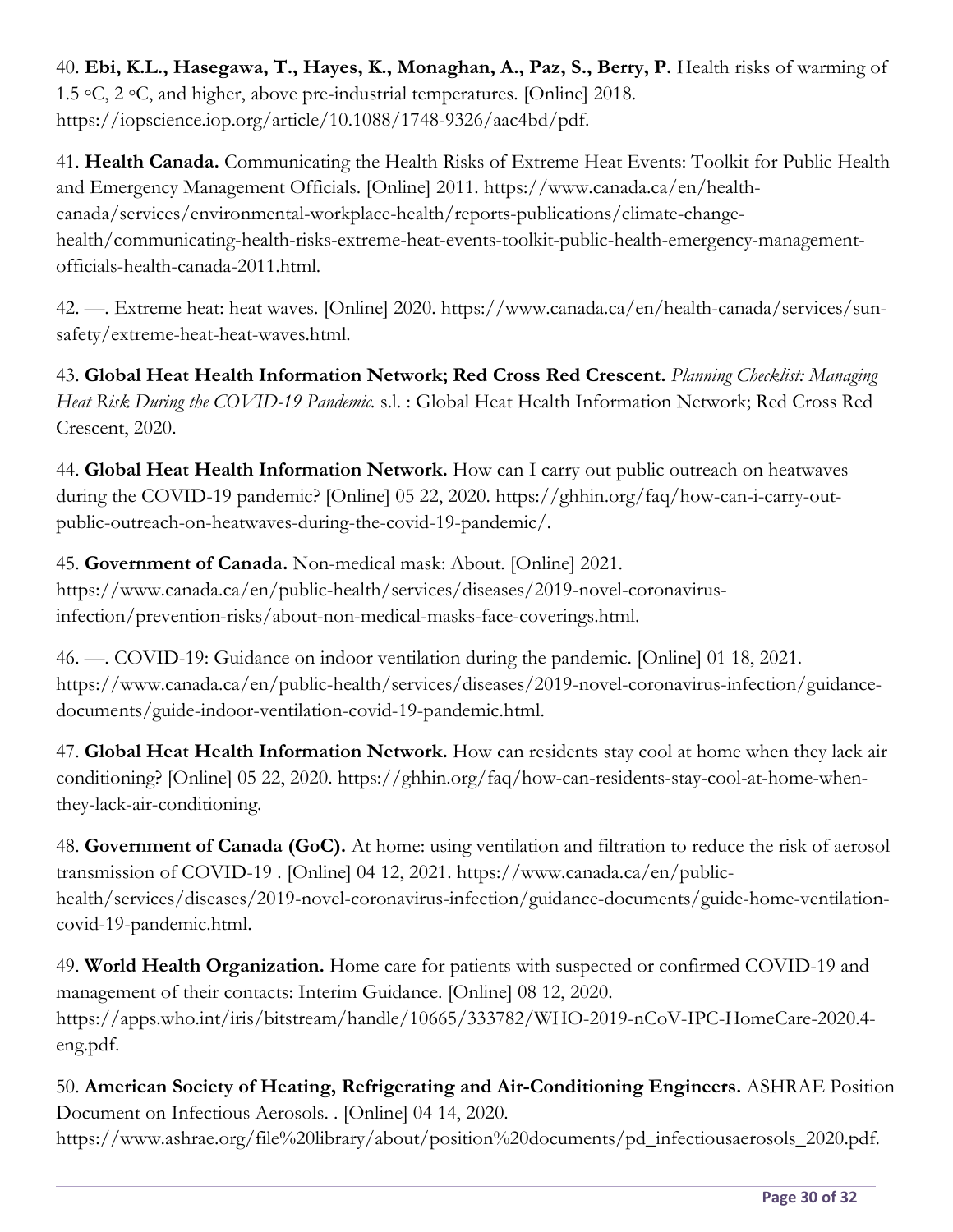51. **Public Health Ontario.** AT A GLANCE The Use of Portable Fans and Portable Air Conditioning Units during COVID-19 in Longterm Care and Retirement Homes. [Online] 2020. https://www.publichealthontario.ca/-/media/documents/ncov/ltcrh/2020/08/covid-19-fans-airconditioning-ltcrh.pdf?la=en.

52. **National Institute on Occupational Safety and Health (NIOSH).** Acclimatization. [Online] June 18, 2018. https://www.cdc.gov/niosh/topics/heatstress/acclima.html.

53. **Global Heat Health Information Network.** How should cooling centres be managed during the COVID-19 pandemic? [Online] May 17, 2020. [Cited: June 15, 2020.] https://ghhin.org/faq/how-shouldcooling-centres-be-managed-during-the-covid-19-pandemic/.

54. **Centers for Disease Control and Prevention.** COVID-19 and Cooling Centers. *Centers for Disease Control and Prevention.* [Online] 2020. https://www.cdc.gov/coronavirus/2019-ncov/php/coolingcenter.html.

55. **Haut Conseil de la santé publique.** Coronavirus SARS-CoV-2 : gestion de l'épidémie en cas de survenue de vagues de chaleur. (Only available in French). *Haut Conseil de la santé publique.* [Online] 2020. https://www.hcsp.fr/explore.cgi/avisrapportsdomaine?clefr=817.

56. **Government of Canada.** Risk mitigation tool for workplaces/businesses operating during the COVID-19 pandemic. *Canada.ca.* [Online] 2020. [Cited: December 22, 2020.] https://www.canada.ca/en/public-health/services/diseases/2019-novel-coronavirus-infection/guidancedocuments/risk-informed-decision-making-workplaces-businesses-covid-19-pandemic.html#a1.

57. —. Guidance for providers of services for people experiencing homelessness (in the context of COVID-19). *canada.ca.* [Online] 2020. [Cited: 12 22, 2020.] https://www.canada.ca/en/publichealth/services/diseases/2019-novel-coronavirus-infection/guidance-documents/homelessness.html.

58. **Global Heat Health Information Network.** How to distinguish between fever caused by infection, and environment and or exercise-induced hyperthermia and heat illness? [Online] 05 22, 2020. https://ghhin.org/faq/fever-covid/.

59. **National Academies of Sciences, Engineering, and Medicine.** Rapid Expert Consultation on SARS-CoV-2 Survival in Relation to Temperature and Humidity and Potential for Seasonality for the COVID-19 Pandemic. [Online] April 7, 2020. https://doi.org/10.17226/25771..

60. **Global Heat Health Information Network.** I run a health/care facility. How can I protect staff from heat strain and heat-related illness? [Online] April 22, 2020. http://ghhin.org/faq/i-run-a-health-carefacility-how-can-i-protect-staff-from-heat-strain-and-heat-related-illness/.

61. **Canadian Centre for Occcupational Health and Safety (CCOHS).** Coronavirus (COVID-19) - Tips. [Online] 04 13, 2021. https://www.ccohs.ca/covid19/faq/index.html.

62. **Global Heat Health Information Network.** Is it safe to use outdoor public spaces for cooling? If so, how? [Online] 05 17, 2020. https://ghhin.org/faq/outdoor-cooling/.